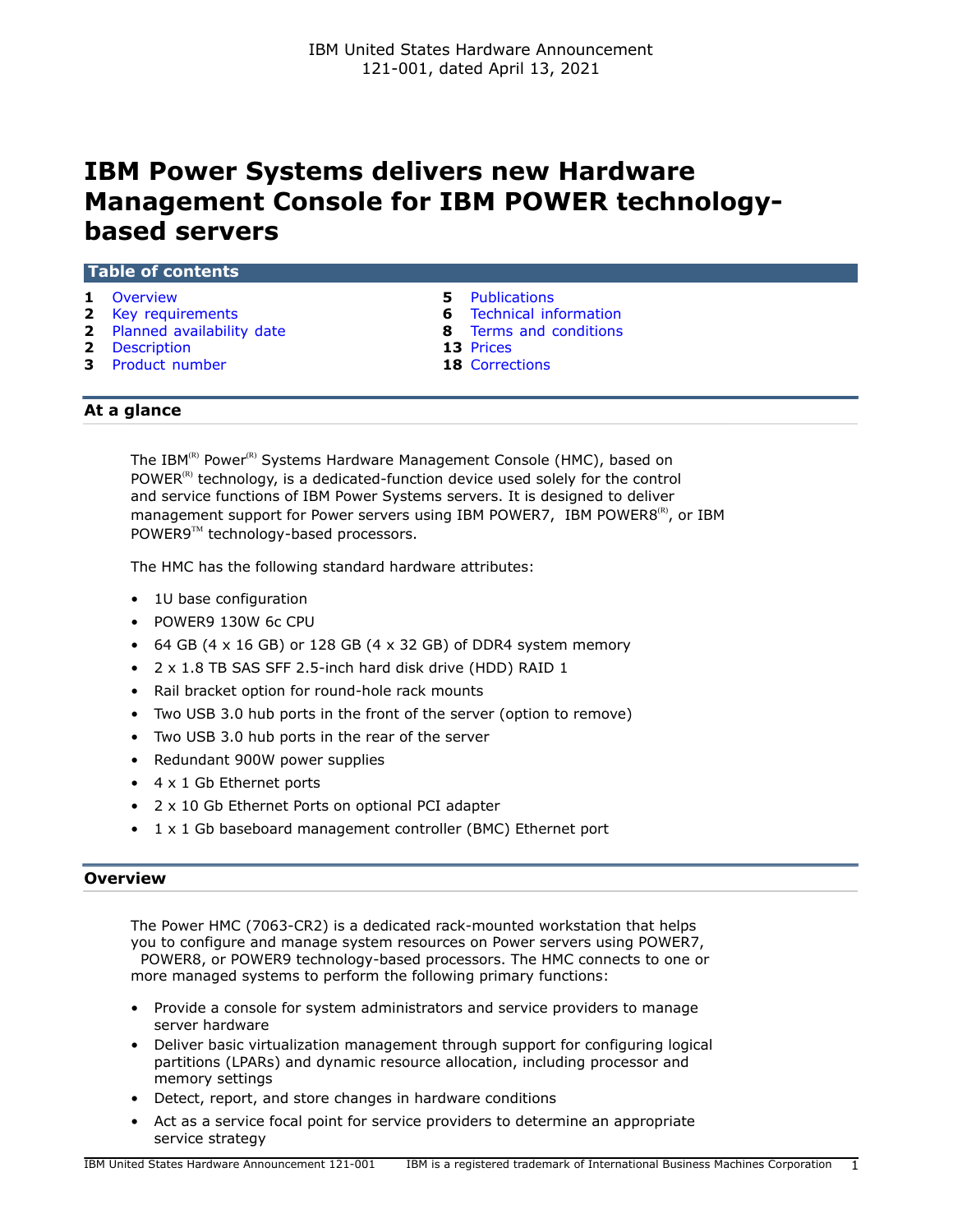- Display operating system session terminals for each partition
- Provide the call home focal point for managed servers
- Display ASMI menus for managed servers

The HMC also supports advanced service functions, including guided repair and verify, concurrent firmware updates for managed systems, and around-the-clock error reporting with Electronic Service Agent for faster support.

The HMC is delivered with its machine code preinstalled on the HDD. After the HMC is installed and connected to a managed system, you can perform system management tasks.

The HMC machine code does not have provisions for loading or running additional applications that are not related to hardware management or service. All of the tasks needed to maintain the managed system, the underlying operating system, and the HMC machine code are available by using the HMC management interface.

IBM offers integration of the Power HMC into racks before shipping.

**Note:** IBM also offers the Power Systems virtual HMC (vHMC) as a softwarebased alternative to the HMC appliance. The vHMC software is delivered in the form of a prebuilt virtual machine (VM) that can be downloaded and deployed on IBM PowerVM(R) or various  $x86$  virtualization platforms. The vHMC software is updated in alignment with updates to the HMC appliance.

Due to client demand, HMC V9.2 code is now available for 7042-CR9 HMC. HMC V9.2 will be the last supported HMC code release for 7042-CR9. POWER9 servers with 950 firmware (FW950) or later, if managed by an HMC, require either the x86-based HMC, 7042-CR9, POWER-based HMC, 7063-CR1 or later; or the HMC Virtual Appliance, 5765-HMW (x86 based), or 5765-HMB (POWER based) or later. For additional information, see the [HMC Support Matrix](https://www14.software.ibm.com/webapp/set2/flrt/sas?page=mtm-supported-hmc).

## **Feature exchange**

Not applicable

## <span id="page-1-0"></span>**Key requirements**

See the [Hardware requirements](#page-5-1) and [Software requirements](#page-6-0) section for details.

## <span id="page-1-1"></span>**Planned availability date**

May 21, 2021

## <span id="page-1-2"></span>**Description**

## **Section 508 of the US Rehabilitation Act**

Hardware Management Console is capable as of May 21, 2021, when used in accordance with associated IBM documentation, of satisfying the applicable standards, including the Worldwide Consortium Web Content Accessibility Guidelines, European Standard EN 301 349, and US Section 508, provided that any assistive technology used with the product properly interoperates with it. An Accessibility Conformance Statement can be requested on the [Product accessibility information](http://www.ibm.com/able/product_accessibility/index.html) website.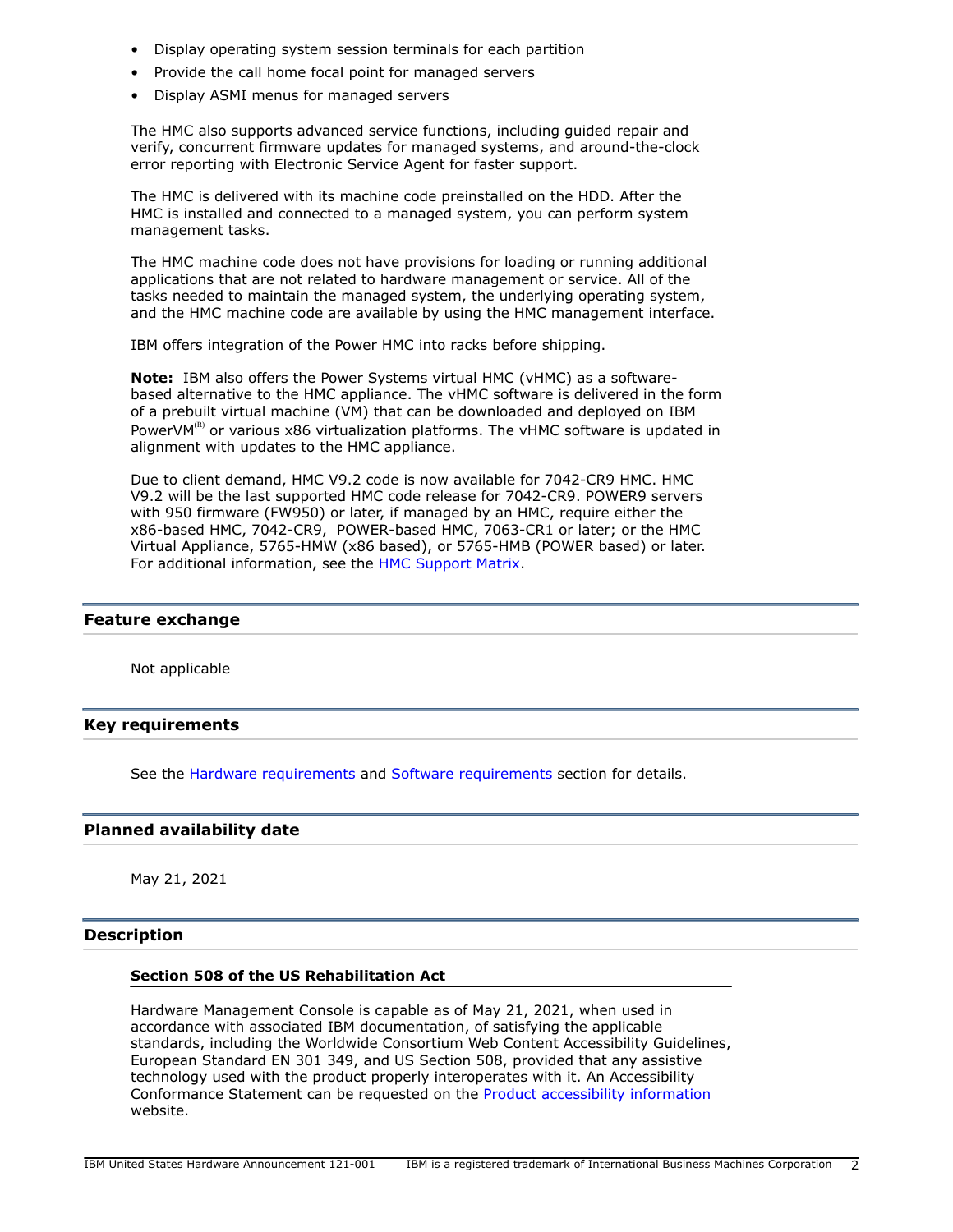<span id="page-2-0"></span>The following are newly announced features on the specific models of the IBM Power Systems 7063 machine type:

| Description                                                                                                                                                                                                   | Machine<br>type                                      | Mode 1<br>number                                                                                                                  | Feature<br>number                                    |
|---------------------------------------------------------------------------------------------------------------------------------------------------------------------------------------------------------------|------------------------------------------------------|-----------------------------------------------------------------------------------------------------------------------------------|------------------------------------------------------|
| Hardware Management Console                                                                                                                                                                                   | 7063                                                 | CR <sub>2</sub>                                                                                                                   |                                                      |
|                                                                                                                                                                                                               |                                                      |                                                                                                                                   |                                                      |
| EMEA Bulk MES Indicator                                                                                                                                                                                       | 7063                                                 | CR <sub>2</sub>                                                                                                                   | 0004                                                 |
| Hardware Management Console License for CR2<br>Rack Indicator, Rack #1<br>Rack Indicator, Rack #2<br>Rack Indicator, Rack #3<br>Rack Indicator, Rack #4<br>Rack Indicator, Rack #5<br>Rack Indicator, Rack #6 | 7063<br>7063<br>7063<br>7063<br>7063<br>7063<br>7063 | CR <sub>2</sub><br>CR <sub>2</sub><br>CR <sub>2</sub><br>CR <sub>2</sub><br>CR <sub>2</sub><br>CR <sub>2</sub><br>CR <sub>2</sub> | 0964<br>4651<br>4652<br>4653<br>4654<br>4655<br>4656 |
| Rack Indicator, Rack #7<br>Rack Indicator, Rack #8<br>Rack Indicator, Rack #9                                                                                                                                 | 7063<br>7063<br>7063                                 | CR <sub>2</sub><br>CR <sub>2</sub><br>CR <sub>2</sub>                                                                             | 4657<br>4658<br>4659                                 |
| Rack Indicator, Rack #10<br>Rack Indicator, Rack #11<br>Rack Indicator, Rack #12<br>Rack Indicator, Rack #13                                                                                                  | 7063<br>7063<br>7063<br>7063                         | CR <sub>2</sub><br>CR <sub>2</sub><br>CR <sub>2</sub><br>CR <sub>2</sub>                                                          | 4660<br>4661<br>4662<br>4663                         |
| Rack Indicator, Rack #14<br>Rack Indicator, Rack #15<br>Rack Indicator, Rack #16                                                                                                                              | 7063<br>7063<br>7063                                 | CR <sub>2</sub><br>CR <sub>2</sub><br>CR <sub>2</sub>                                                                             | 4664<br>4665<br>4666                                 |
| Power Cord 4.3m (14-ft), Drawer to IBM PDU (250V/<br>10A)                                                                                                                                                     | 7063                                                 | CR <sub>2</sub>                                                                                                                   | 6458                                                 |
| Power Cord 4.3m (14-ft), Drawer To OEM PDU<br>(125V, 15A)<br>Power Cord 4.3m (14-ft), Drawer to Wall/OEM PDU                                                                                                  | 7063                                                 | CR <sub>2</sub>                                                                                                                   | 6460                                                 |
| $(250V/15A)$ U.S.<br>Power Cord $1.8m$ (6-ft), Drawer to Wall (125V/15A)<br>Power Cord 2.7m (9-ft), Drawer to Wall/OEM PDU                                                                                    | 7063<br>7063                                         | CR <sub>2</sub><br>CR <sub>2</sub>                                                                                                | 6469<br>6470                                         |
| (250V/10A)<br>Power Cord 2.7m (9-ft), Drawer to Wall/OEM PDU<br>(250V/16A)                                                                                                                                    | 7063<br>7063                                         | CR <sub>2</sub><br>CR <sub>2</sub>                                                                                                | 6471<br>6472                                         |
| Power Cord 2.7m (9-ft), Drawer to Wall/OEM PDU<br>(250V/10A)<br>Power Cord 2.7m (9-ft), Drawer to Wall/OEM PDU,                                                                                               | 7063                                                 | CR <sub>2</sub>                                                                                                                   | 6473                                                 |
| (250V/13A)<br>Power Cord 2.7m (9-ft), Drawer to Wall/OEM PDU,                                                                                                                                                 | 7063                                                 | CR <sub>2</sub>                                                                                                                   | 6474                                                 |
| (250V/16A)<br>Power Cord 2.7m (9-ft), Drawer to Wall/OEM PDU,<br>(250V/10A)                                                                                                                                   | 7063<br>7063                                         | CR <sub>2</sub><br>CR <sub>2</sub>                                                                                                | 6475<br>6476                                         |
| Power Cord 2.7m (9-ft), Drawer to Wall/OEM PDU,<br>(250V/16A)                                                                                                                                                 | 7063                                                 | CR <sub>2</sub>                                                                                                                   | 6477                                                 |
| Power Cord 2.7 M(9-foot), To Wall/OEM PDU,<br>(250V, 16A)                                                                                                                                                     | 7063                                                 | CR <sub>2</sub>                                                                                                                   | 6478                                                 |
| Power Cord 2.7m (9-ft), Drawer to Wall/OEM PDU,<br>(125V/15A or 250V/10A)<br>Power Cord 2.7m (9-ft), Drawer to Wall/OEM PDU,                                                                                  | 7063                                                 | CR <sub>2</sub>                                                                                                                   | 6488                                                 |
| (250V/10A)<br>Power Cord 2.7m (9-ft), Drawer to Wall/OEM PDU,                                                                                                                                                 | 7063                                                 | CR <sub>2</sub>                                                                                                                   | 6493                                                 |
| (250V/10A)<br>Power Cord 2.7M (9-foot), To Wall/OEM PDU,                                                                                                                                                      | 7063<br>7063                                         | CR <sub>2</sub>                                                                                                                   | 6494                                                 |
| (250V, 10A)<br>Power Cable - Drawer to IBM PDU, 200-240V/10A<br>Power Cord 2.7M (9-foot), To Wall/OEM PDU,                                                                                                    | 7063                                                 | CR <sub>2</sub><br>CR <sub>2</sub>                                                                                                | 6496<br>6577                                         |
| (125V, 15A)<br>Power Cord 2.7M (9-foot), To Wall/OEM PDU,                                                                                                                                                     | 7063                                                 | CR <sub>2</sub>                                                                                                                   | 6651                                                 |
| (250V, 15A)                                                                                                                                                                                                   | 7063                                                 | CR <sub>2</sub>                                                                                                                   | 6659                                                 |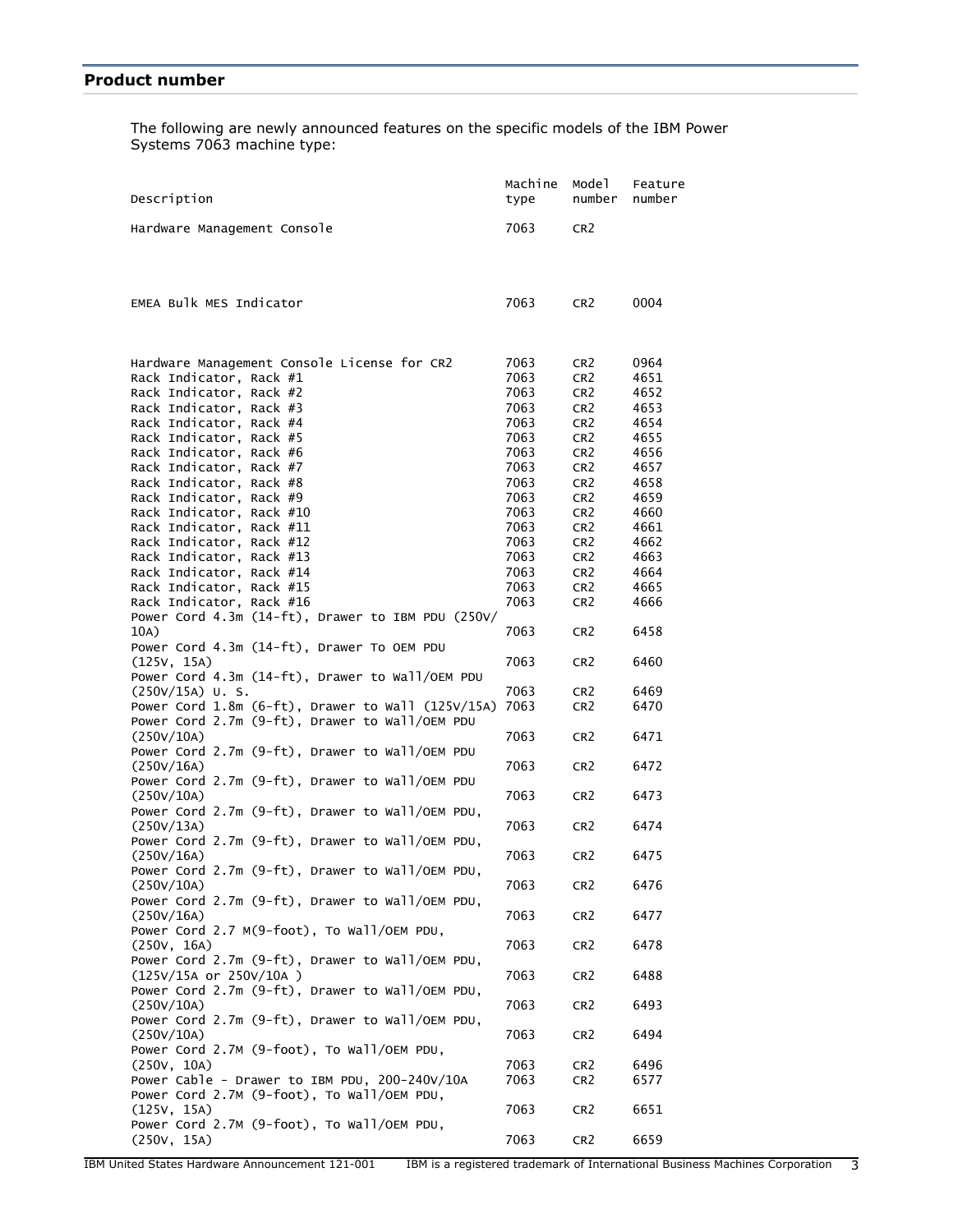| Power Cord $4.3m(14-ft)$ , Drawer to Wall/OEM PDU |      |                 |                   |
|---------------------------------------------------|------|-----------------|-------------------|
| (125V/15A)                                        | 7063 | CR <sub>2</sub> | 6660              |
| Power Cord 2.8m (9.2-ft), Drawer to IBM PDU,      |      |                 |                   |
| (250V/10A)                                        | 7063 | CR <sub>2</sub> | 6665              |
| Power Cord 4.3M (14-foot), Drawer to OEM PDU,     |      |                 |                   |
| (250v, 15A)                                       | 7063 | CR <sub>2</sub> | 6669              |
| Power Cord 2.7M (9-foot), Drawer to IBM PDU,      |      |                 |                   |
| 250V/10A                                          | 7063 | CR <sub>2</sub> | 6671              |
| Power Cord 2M (6.5-foot), Drawer to IBM PDU,      |      |                 |                   |
| 250V/10A                                          | 7063 | CR <sub>2</sub> | 6672              |
| Power Cord $2.7m$ (9-ft), Drawer to Wall/OEM PDU, |      |                 |                   |
| (250V/10A)                                        | 7063 | CR <sub>2</sub> | 6680              |
| AC Power Supply - $900w$                          | 7063 | CR <sub>2</sub> | EB <sub>2</sub> L |
| RAID1 Enabled                                     | 7063 | CR <sub>2</sub> | EB <sub>2</sub> T |
| Front of Panel without USB ports                  | 7063 | CR <sub>2</sub> | EBZ <sub>0</sub>  |
| Front of Panel with 2x USB ports                  | 7063 | CR <sub>2</sub> | EBZ1              |
| Front of Panel without USB ports - OEM            | 7063 | CR <sub>2</sub> | EBZ2              |
| Front of Panel with $2x$ USB ports - OEM          | 7063 | CR <sub>2</sub> | EBZ3              |
| 1.8 TB 10K RPM 4K SAS HDD SFF                     | 7063 | CR <sub>2</sub> | <b>EHMD</b>       |
| Power Cable - Drawer to IBM PDU $(250V/10A)$      | 7063 | CR <sub>2</sub> | ELC <sub>5</sub>  |
| 16 GB DDR4 Memory                                 | 7063 | CR <sub>2</sub> | <b>EM62</b>       |
| 32 GB DDR4 Memory                                 | 7063 | CR <sub>2</sub> | <b>EM63</b>       |
| PCIe2 2-port 10/1GbE BaseT RJ45 Adapter           | 7063 | CR <sub>2</sub> | <b>ENOW</b>       |
|                                                   |      |                 |                   |
| 6-core 3.0 GHz POWER9 Processor                   | 7063 | CR <sub>2</sub> | EP75              |
| Fixed Length Rail Kit for 7063-CR2                | 7063 | CR <sub>2</sub> | ERK <sub>0</sub>  |

The following are features already announced for the IBM Power Systems 7063 machine type:

Adjustable Length Rail Kit for 7063-CR2 7063 CR2 ERK1

| Description                 | Machine | Model           | Feature |
|-----------------------------|---------|-----------------|---------|
|                             | type    | number          | number  |
| One CSC Billing Unit        | 7063    | CR <sub>2</sub> | 0010    |
| Ten CSC Billing Units       | 7063    | CR <sub>2</sub> | 0011    |
| US TAA Compliance Indicator | 7063    | CR <sub>2</sub> | 0983    |

|  |  | Product assembled in USA manufacturing plant | 7063 | CR2 | 0984 |
|--|--|----------------------------------------------|------|-----|------|
|  |  |                                              |      |     |      |

| Rack Indicator- Not Factory Integrated<br>7063<br>4650<br>CR <sub>2</sub><br>HMC/Server Order Linkage Indicator<br>7063<br>9069<br>CR <sub>2</sub><br>Order Routing Indicator- System Plant<br>9169<br>7063<br>CR <sub>2</sub><br>Language Group Specify - US English<br>7063<br>9300<br>CR <sub>2</sub><br>Month Indicator<br>7063<br>9461<br>CR <sub>2</sub><br>Day Indicator<br>7063<br>9462<br>CR <sub>2</sub><br>Hour Indicator<br>7063<br>9463<br>CR <sub>2</sub><br>7063<br>9464<br>Minute Indicator<br>CR <sub>2</sub><br>7063<br>9465<br>Qty Indicator<br>CR <sub>2</sub><br>Countable Member Indicator<br>7063<br>9466<br>CR <sub>2</sub><br>7063<br>9700<br>Language Group Specify - Dutch<br>CR <sub>2</sub><br>9703<br>7063<br>Language Group Specify - French<br>CR <sub>2</sub><br>7063<br>9704<br>Language Group Specify - German<br>CR <sub>2</sub><br>Language Group Specify - Polish<br>7063<br>9705<br>CR <sub>2</sub><br>9706<br>Language Group Specify - Norwegian<br>7063<br>CR <sub>2</sub><br>Language Group Specify - Portuguese<br>7063<br>9707<br>CR <sub>2</sub> | Custom Service Specify, Rochester Minn, USA<br>One and only one rack indicator feature is required on<br>all orders (#4650 to #4666). | 7063 | CR <sub>2</sub> | 1140 |
|-----------------------------------------------------------------------------------------------------------------------------------------------------------------------------------------------------------------------------------------------------------------------------------------------------------------------------------------------------------------------------------------------------------------------------------------------------------------------------------------------------------------------------------------------------------------------------------------------------------------------------------------------------------------------------------------------------------------------------------------------------------------------------------------------------------------------------------------------------------------------------------------------------------------------------------------------------------------------------------------------------------------------------------------------------------------------------------------------|---------------------------------------------------------------------------------------------------------------------------------------|------|-----------------|------|
|                                                                                                                                                                                                                                                                                                                                                                                                                                                                                                                                                                                                                                                                                                                                                                                                                                                                                                                                                                                                                                                                                               |                                                                                                                                       |      |                 |      |
|                                                                                                                                                                                                                                                                                                                                                                                                                                                                                                                                                                                                                                                                                                                                                                                                                                                                                                                                                                                                                                                                                               |                                                                                                                                       |      |                 |      |
|                                                                                                                                                                                                                                                                                                                                                                                                                                                                                                                                                                                                                                                                                                                                                                                                                                                                                                                                                                                                                                                                                               |                                                                                                                                       |      |                 |      |
|                                                                                                                                                                                                                                                                                                                                                                                                                                                                                                                                                                                                                                                                                                                                                                                                                                                                                                                                                                                                                                                                                               |                                                                                                                                       |      |                 |      |
|                                                                                                                                                                                                                                                                                                                                                                                                                                                                                                                                                                                                                                                                                                                                                                                                                                                                                                                                                                                                                                                                                               |                                                                                                                                       |      |                 |      |
|                                                                                                                                                                                                                                                                                                                                                                                                                                                                                                                                                                                                                                                                                                                                                                                                                                                                                                                                                                                                                                                                                               |                                                                                                                                       |      |                 |      |
|                                                                                                                                                                                                                                                                                                                                                                                                                                                                                                                                                                                                                                                                                                                                                                                                                                                                                                                                                                                                                                                                                               |                                                                                                                                       |      |                 |      |
|                                                                                                                                                                                                                                                                                                                                                                                                                                                                                                                                                                                                                                                                                                                                                                                                                                                                                                                                                                                                                                                                                               |                                                                                                                                       |      |                 |      |
|                                                                                                                                                                                                                                                                                                                                                                                                                                                                                                                                                                                                                                                                                                                                                                                                                                                                                                                                                                                                                                                                                               |                                                                                                                                       |      |                 |      |
|                                                                                                                                                                                                                                                                                                                                                                                                                                                                                                                                                                                                                                                                                                                                                                                                                                                                                                                                                                                                                                                                                               |                                                                                                                                       |      |                 |      |
|                                                                                                                                                                                                                                                                                                                                                                                                                                                                                                                                                                                                                                                                                                                                                                                                                                                                                                                                                                                                                                                                                               |                                                                                                                                       |      |                 |      |
|                                                                                                                                                                                                                                                                                                                                                                                                                                                                                                                                                                                                                                                                                                                                                                                                                                                                                                                                                                                                                                                                                               |                                                                                                                                       |      |                 |      |
|                                                                                                                                                                                                                                                                                                                                                                                                                                                                                                                                                                                                                                                                                                                                                                                                                                                                                                                                                                                                                                                                                               |                                                                                                                                       |      |                 |      |
|                                                                                                                                                                                                                                                                                                                                                                                                                                                                                                                                                                                                                                                                                                                                                                                                                                                                                                                                                                                                                                                                                               |                                                                                                                                       |      |                 |      |
|                                                                                                                                                                                                                                                                                                                                                                                                                                                                                                                                                                                                                                                                                                                                                                                                                                                                                                                                                                                                                                                                                               |                                                                                                                                       |      |                 |      |
|                                                                                                                                                                                                                                                                                                                                                                                                                                                                                                                                                                                                                                                                                                                                                                                                                                                                                                                                                                                                                                                                                               |                                                                                                                                       |      |                 |      |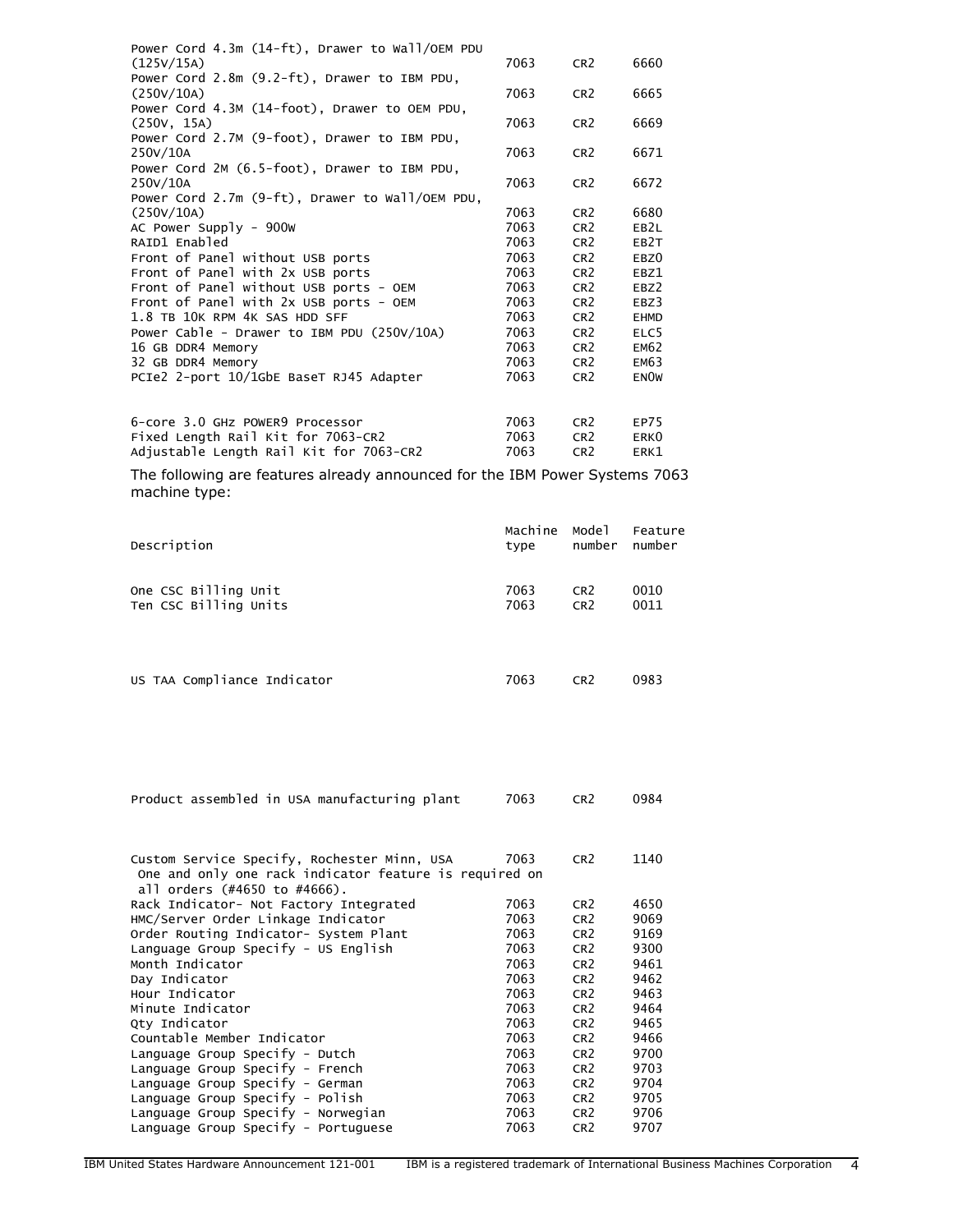| Language Group Specify - Spanish                                | 7063 | CR <sub>2</sub> | 9708              |
|-----------------------------------------------------------------|------|-----------------|-------------------|
| Language Group Specify - Italian                                | 7063 | CR <sub>2</sub> | 9711              |
| Language Group Specify - Canadian French                        | 7063 | CR <sub>2</sub> | 9712              |
| Language Group Specify - Japanese                               | 7063 | CR <sub>2</sub> | 9714              |
| Language Group Specify - Traditional Chinese                    |      |                 |                   |
| (Taiwan)                                                        | 7063 | CR <sub>2</sub> | 9715              |
| Language Group Specify - Korean                                 | 7063 | CR <sub>2</sub> | 9716              |
| Language Group Specify - Turkish                                | 7063 | CR <sub>2</sub> | 9718              |
| Language Group Specify - Hungarian                              | 7063 | CR <sub>2</sub> | 9719              |
| Language Group Specify - Slovakian                              | 7063 | CR <sub>2</sub> | 9720              |
| Language Group Specify - Russian                                | 7063 | CR <sub>2</sub> | 9721              |
| Language Group Specify - Simplified Chinese (PRC)               | 7063 | CR <sub>2</sub> | 9722              |
| Language Group Specify - Czech                                  | 7063 | CR <sub>2</sub> | 9724              |
| Language Group Specify - Romanian                               | 7063 | CR <sub>2</sub> | 9725              |
| Language Group Specify - Croatian                               | 7063 | CR <sub>2</sub> | 9726              |
| Language Group Specify - Slovenian                              | 7063 | CR <sub>2</sub> | 9727              |
| Language Group Specify - Brazilian Portuguese                   | 7063 | CR <sub>2</sub> | 9728              |
| Language Group Specify - Thai                                   | 7063 | CR <sub>2</sub> | 9729              |
| SP Warranty and Maintenance 5Y 24x7 Same Day ORT                | 7063 | CR <sub>2</sub> | BOLP              |
| SP Hard Drive/Media Retention - Power 5 years                   | 7063 | CR <sub>2</sub> | B <sub>OPR</sub>  |
| ServicePac <sup>(R)</sup> for Basic Selection for Power 5 years | 7063 | CR <sub>2</sub> | <b>BOSR</b>       |
| SP WAMO 3Y 24x7 SD                                              | 7063 | CR <sub>2</sub> | <b>BOUW</b>       |
|                                                                 |      |                 |                   |
|                                                                 |      |                 |                   |
| SP HDR/MR POWER 3Y                                              | 7063 | CR <sub>2</sub> | B <sub>0</sub> VH |
| Custom Service Specify, Mexico                                  | 7063 | CR <sub>2</sub> | <b>ECSM</b>       |
| Custom Service Specify, Poughkeepsie, USA                       | 7063 | CR <sub>2</sub> | <b>ECSP</b>       |
| IBM Power Private Cloud Rack Solution Indicator                 | 7063 | CR <sub>2</sub> | ELG2              |
| S&H - No Charge                                                 | 7063 | CR <sub>2</sub> | ESC <sub>0</sub>  |

The following are newly announced features on the specific models of the IBM Power Systems 7014 and 7965 machine type:

S&H-a 7063 CR2 ESC5

## **Planned Availability Date May 21, 2021**

#### *New Feature*

S&H - No Charge

| Description                   | Machine Model<br>type | number                        | Feature<br>number |
|-------------------------------|-----------------------|-------------------------------|-------------------|
| Rack Content Specify 7063-CR2 | 7014<br>7014<br>7965  | T <sub>00</sub><br>T42<br>S42 | <b>ERCN</b>       |

# **Business Partner information**

If you are a Direct Reseller - System Reseller acquiring products from IBM, you may link directly to Business Partner information for this announcement. A PartnerWorld ID and password are required (use IBMid).

[BP Attachment for Announcement Letter 121-001](https://www.ibm.com/partnerworld/mem/sla.jsp?num=121-001)

# <span id="page-4-0"></span>**Publications**

No publications are shipped with the announced products.

To access the IBM Publications Center Portal, go to the [IBM Publications Center](https://www.ibm.com/resources/publications) website.

The Publications Center is a worldwide central repository for IBM product publications and marketing material with a catalog of 70,000 items. Extensive search facilities are provided. A large number of publications are available online in various file formats, which can currently be downloaded.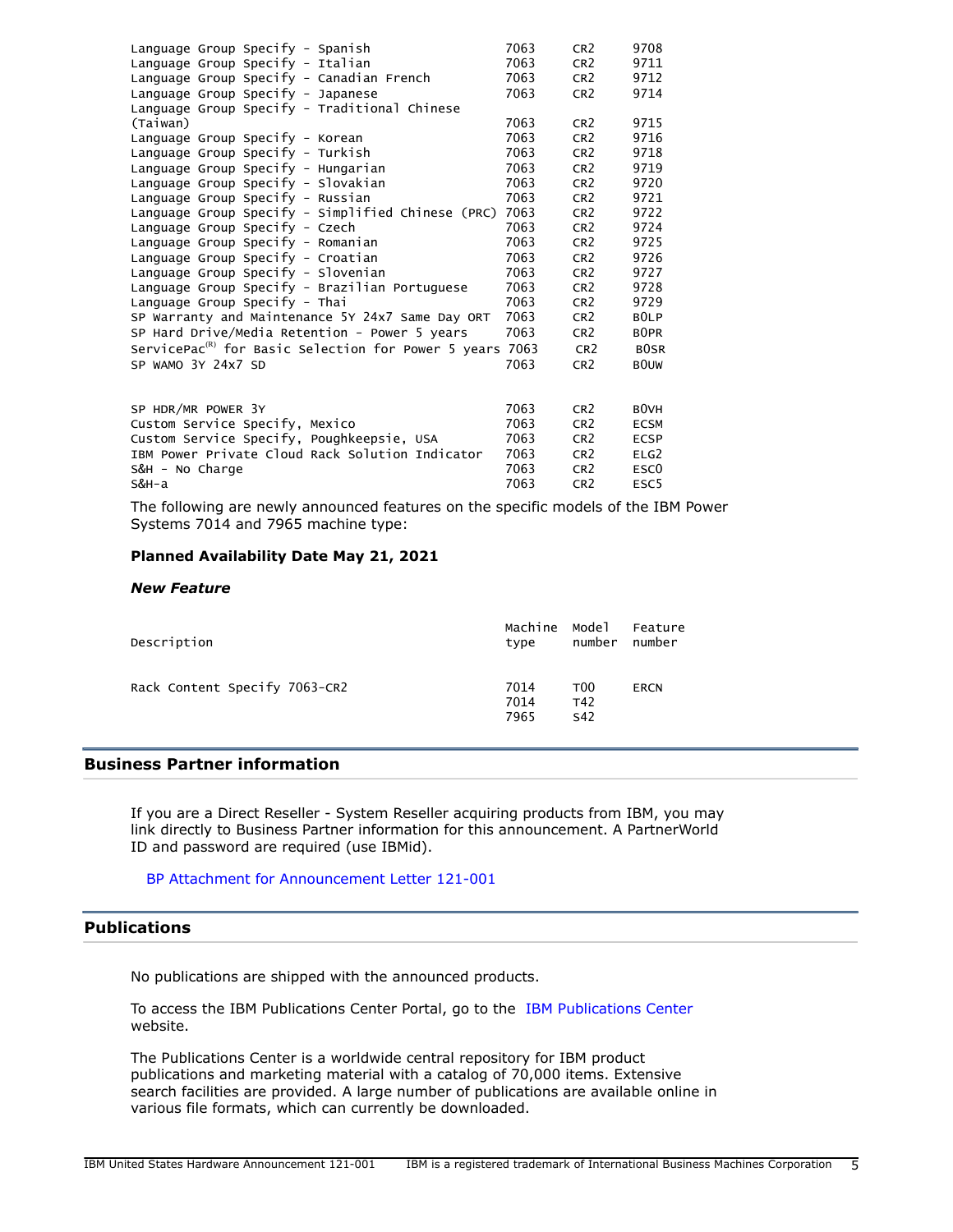#### **IBM Systems Lab Services**

IBM Systems Lab Services offers a wide array of services available for your enterprise. It brings expertise on the latest technologies from the IBM development community and can help with your most difficult technical challenges.

IBM Systems Lab Services exists to help you successfully implement emerging technologies so as to accelerate your return on investment and improve your satisfaction with your IBM systems and solutions. Services examples include initial implementation, integration, migration, and skills transfer on IBM systems solution capabilities and recommended practices. IBM Systems Lab Services is one of the service organizations of IBM's world-renowned IBM Systems Group development labs.

For details on available services, contact your IBM representative or go to the [IBM](https://www.ibm.com/it-infrastructure/services/lab-services) [Systems Lab Services](https://www.ibm.com/it-infrastructure/services/lab-services) website.

#### **Global Technology Services**

IBM services include business consulting, outsourcing, hosting services, applications, and other technology management.

These services help you learn about, plan, install, manage, or optimize your IT infrastructure to be an on-demand business. They can help you integrate your highspeed networks, storage systems, application servers, wireless protocols, and an array of platforms, middleware, and communications software for IBM and many non-IBM offerings. IBM is your one-stop shop for IT support needs.

For details on available services, contact your IBM representative or go to the [IBM](http://www.ibm.com/services/) [Global Technology Services](http://www.ibm.com/services/)<sup>(R)</sup> website.

For details on available IBM Business Continuity and Recovery Services, contact your IBM representative or go to the [Resiliency Services](http://www.ibm.com/services/continuity) website.

Details on education offerings related to specific products can be found on the [IBM](http://www.ibm.com/training) [Skills Gateway](http://www.ibm.com/training) website.

# <span id="page-5-0"></span>**Technical information**

#### **Specified operating environment**

#### *Physical specifications*

- – Width: 434.10 mm (17.1 in.)
	- Depth: 726.76 mm (28.6 in.)
	- Height: 43.71 mm (1.7 in.)
	- Weight: 17.6 kg (38.8 lb)

To assure installability and serviceability in non-IBM industry-standard racks, review the installation planning information for any product-specific installation requirements.

#### *Operating environment*

For some standards and guidelines about the operating environment, see the [ASHRAE-A2](https://www.ashrae.org/standards-research--technology/standards--guidelines) website.

#### <span id="page-5-1"></span>*Hardware requirements*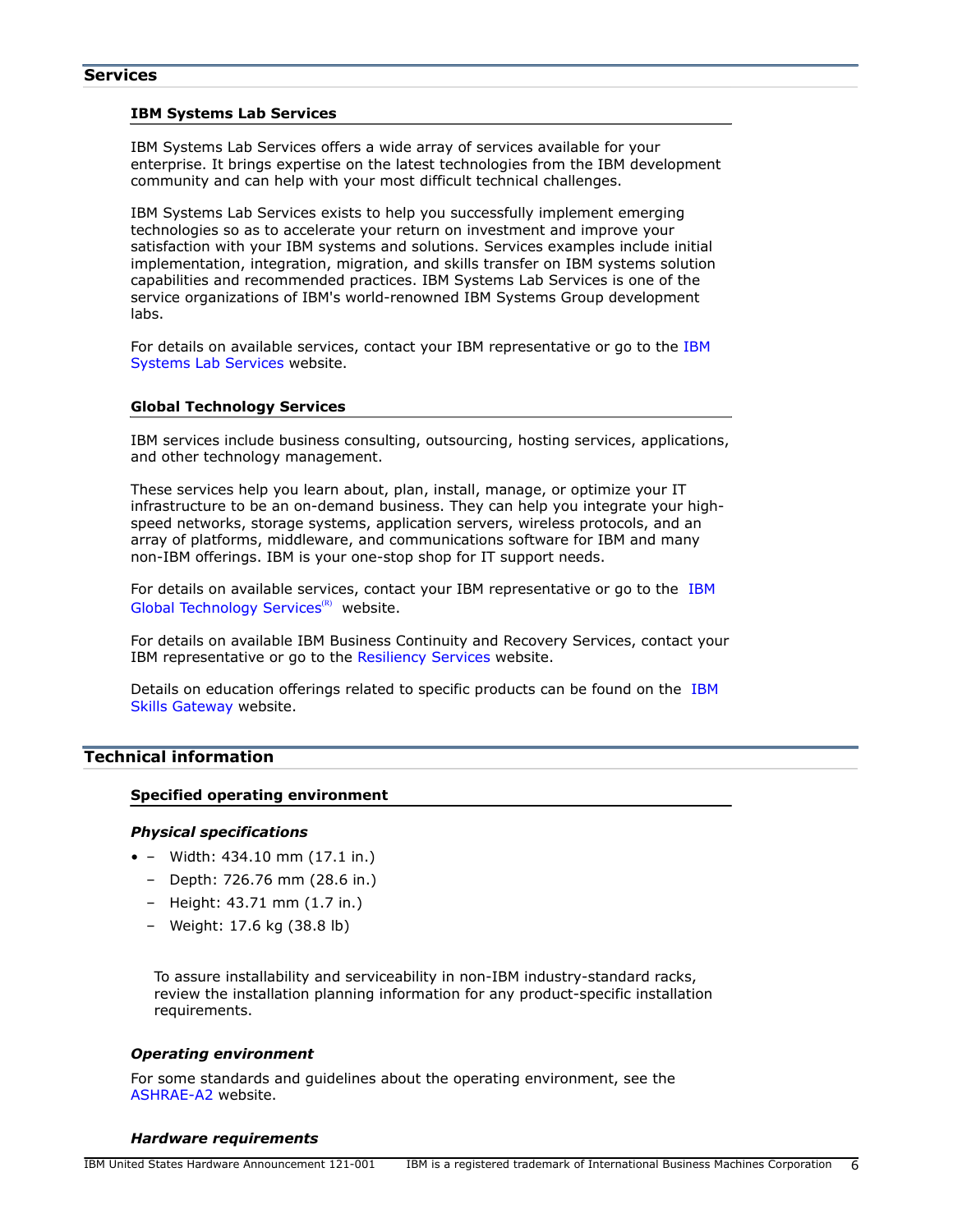The IBM Power Systems HMC requires a minimum HMC code level V9R2M950. This code level restricts the CR2 model to management of POWER7, POWER8, or POWER9 servers. If you need redundant HMC function, the servers can be attached to two separate HMCs to address availability requirements. All HMCs must have the same level of HMC Licensed Machine Code installed.

Management of multiple servers from an HMC might require the use of an Ethernet hub, which provides a physical connection from the HMC to each server rather than a logical Ethernet connection over a LAN.

[IBM Knowledge Center](https://www.ibm.com/support/knowledgecenter/POWER8/p8ha1/p8ha1_kickoff.htm) provides information about classic and enhanced GUIs for configuring and operating single or multiple managed systems.

## <span id="page-6-0"></span>*Software requirements*

The following web browsers are supported for connection with the HMC Licensed Machine Code V9R2M950:

- $Microsoft<sup>™</sup> Internet Explorer 1082.18362.0.$
- Firefox (version 82.0.1 (64-bit).
- Chrome 86.0.4240.111 (Official Build) (64-bit) and Java<sup>TM</sup> 8 Runtime Environment are supported.
- Safari (versions 14.0 and 12.0.5)

The following web browsers are supported for connection with the OpenPower BMC:

- Chrome version 60
- Firefox version 52.1.2
- Microsoft Internet Explorer version 11
- Safari version 10.1.2

## *Limitations*

- The HMC is a dedicated-function device used only for the control and service functions of the Power servers. It is not available for use as a general purpose computing resource.
- The HMC requires a minimum HMC code level. This code level restricts the HMC to management of POWER7, POWER8, or POWER9 servers.

Integrated repair and verify for CRUs is available at this time in English only. Clients who want access to the translated services guides will be directed to an external website from their HMC.

If additional assistance is required with interpreting English repair and verify:

- Contact the IBM Hardware Support Center (using the method you would normally use to obtain support for your hardware), and ask for Hardware Support. Be sure to have your HMC machine type and serial number available. Indicate that you have problems with translated repair and verify.
- An IBM Service Support Representative (SSR) may be dispatched to your site to assist with your repair and verify activity.
- The HMC and attached servers may not be accessible to you while the SSR is working.

## **Planning information**

## *Cable orders*

Additional Ethernet cables are required to attach the HMC to the system central electronics complex. These cables are customer supplied.

An additional Ethernet cable is required for remote management. The cable connects to the baseboard management controller (BMC).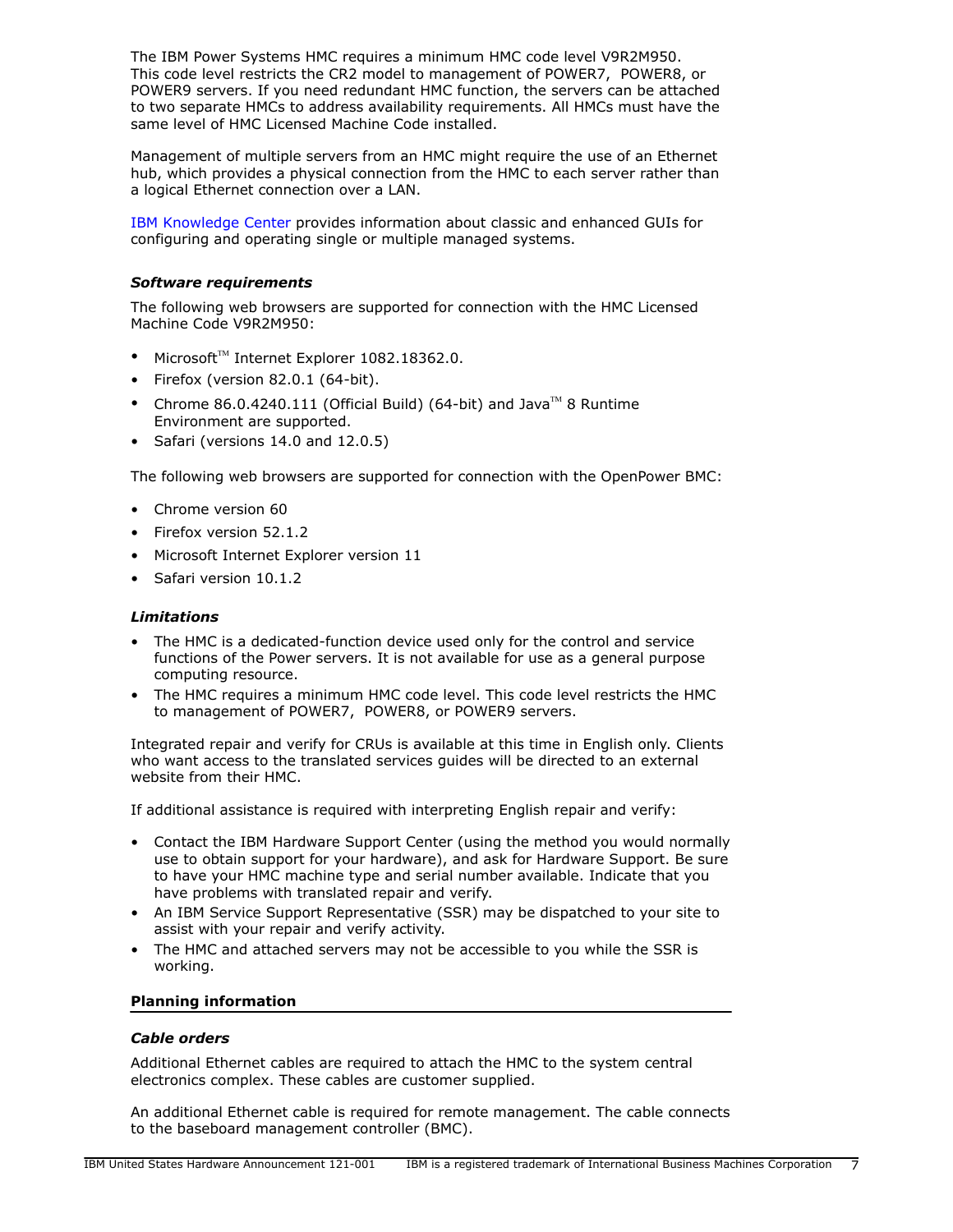## **Security, auditability, and control**

This product uses the security and auditability features of the server operating system.

The client is responsible for evaluation, selection, and implementation of security features, administrative procedures, and appropriate controls in application systems and communications facilities.

#### **IBM Systems Lab Services**

For details on available services, contact your IBM representative or go to the [IBM](https://www.ibm.com/it-infrastructure/services/lab-services) [Systems Lab Services](https://www.ibm.com/it-infrastructure/services/lab-services) website.

# <span id="page-7-0"></span>**Terms and conditions**

#### **Volume orders**

Contact your IBM representative.

#### **IBM Global Financing**

Yes

#### **Products - terms and conditions**

#### *Warranty period*

| <b>Warranty and Additional Coverage</b><br><b>Options:</b>        | Coverage Summary: (1)                                                        |
|-------------------------------------------------------------------|------------------------------------------------------------------------------|
| Warranty Period:                                                  | 1 year                                                                       |
| Service Level:                                                    | IBM On-Site Limited, 9x5 Next Business<br>Day <sup>(1)</sup>                 |
| <b>Service Upgrade Options:</b>                                   |                                                                              |
| Warranty Service Upgrade                                          | IBM On-Site Repair, 9x5 Same Day <sup>(2)</sup> and<br>24x7 Same Day options |
| Maintenance Services (Post-Warranty):                             | IBM On-Site Repair, Next Business Day<br>and Same Day options                |
| IBM Hardware Maintenance Services -<br>committed maintenance: (3) | Y                                                                            |

<sup>(1)</sup> Known exception: China and Turkey.

Warranty for China is 1 Year CRU ONLY 9X5 NBD.

Warranty for Turkey is 2 Years CRU and On-site 9X5 NBD.

 $(2)$  offered in US and EMEA only.

(3) not offered in the US.

#### One year

To obtain copies of the IBM Statement of Limited Warranty, contact your reseller or IBM. An IBM part or feature installed during the initial installation of an IBM machine is subject to the full warranty period specified by IBM. An IBM part or feature that replaces a previously installed part or feature assumes the remainder of the warranty period for the replaced part or feature. An IBM part or feature added to a machine without replacing a previously installed part or feature is subject to a full warranty. Unless specified otherwise, the warranty period, type of warranty service, and service level of a part or feature are the same as those for the machine in which it is installed.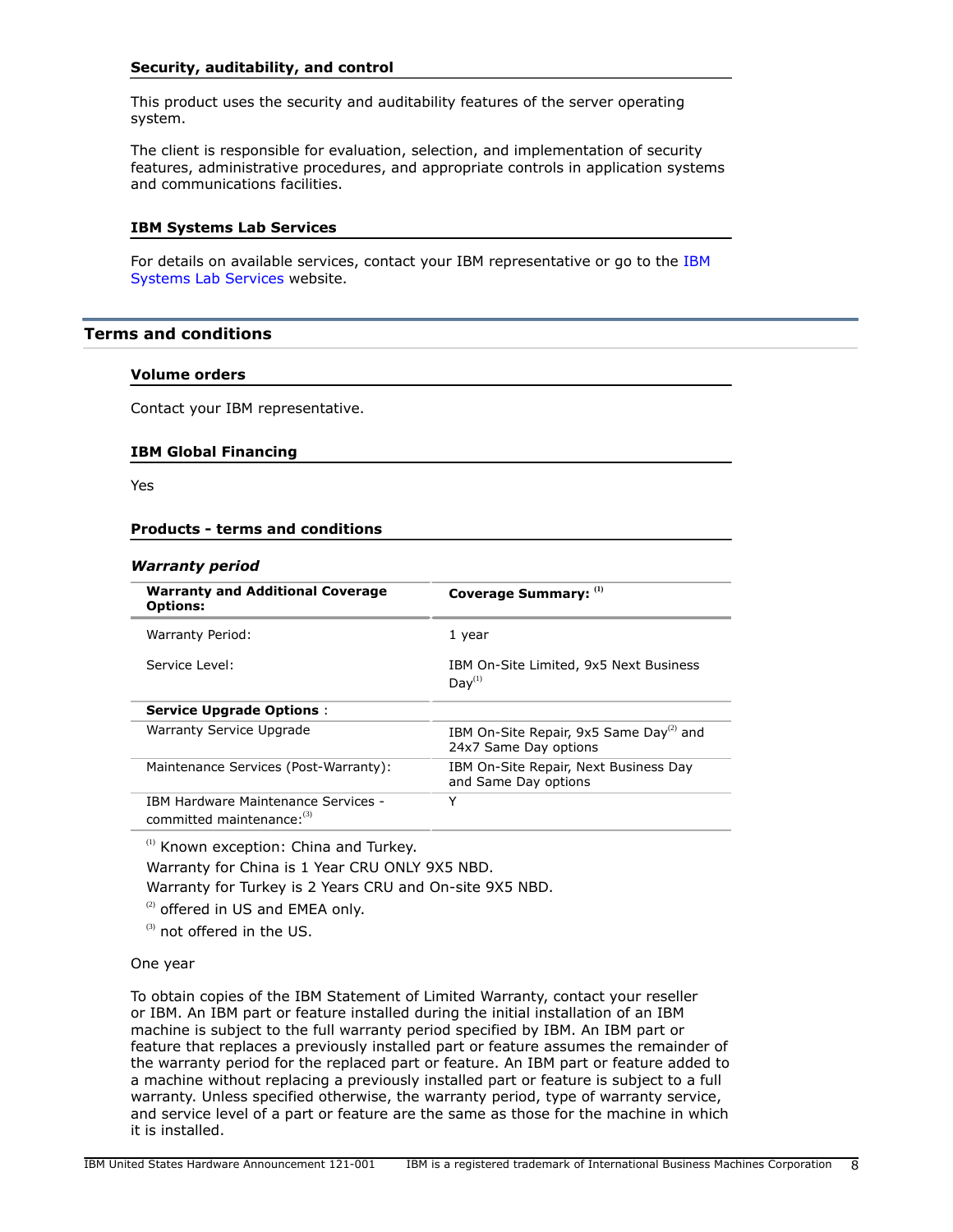## *Warranty service*

If required, IBM provides repair or exchange service depending on the types of warranty service specified for the machine. IBM will attempt to resolve your problem over the telephone, or electronically through an IBM website. Certain machines contain remote support capabilities for direct problem reporting, remote problem determination, and resolution with IBM. You must follow the problem determination and resolution procedures that IBM specifies. Following problem determination, if IBM determines on-site service is required, scheduling of service will depend upon the time of your call, machine technology and redundancy, and availability of parts. If applicable to your product, parts considered Client Replaceable Units (CRUs) will be provided as part of the machine's standard warranty service.

Service levels are response-time objectives and are not guaranteed. The specified level of warranty service may not be available in all worldwide locations. Additional charges may apply outside IBM's normal service area. Contact your local IBM representative or your reseller for country-specific and location-specific information.

## *CRU Service*

IBM provides replacement CRUs to you for you to install. CRU information and replacement instructions are shipped with your machine and are available from IBM upon your request. CRUs are designated as being either a Tier 1 (mandatory) or a Tier 2 (optional) CRU.

# *Tier 1 (mandatory) CRU*

Installation of Tier 1 CRUs, as specified in this announcement, is your responsibility. If IBM installs a Tier 1 CRU at your request, you will be charged for the installation.

# *Tier 2 (optional) CRU*

You may install a Tier 2 CRU yourself or request IBM to install it, at no additional charge.

Based upon availability, CRUs will be shipped for next business day (NBD) delivery. IBM specifies, in the materials shipped with a replacement CRU, whether a defective CRU must be returned to IBM. When return is required, return instructions and a container are shipped with the replacement CRU. You may be charged for the replacement CRU if IBM does not receive the defective CRU within 15 days of your receipt of the replacement.

The following parts have been designated as Tier 1 CRUs:

- TOD 3.0V Lithium
- Fans
- TPM Card
- AC Power Supply
- Disk
- Memory
- **Processor**
- Adapter
- Power Cords
- Rails

# *CRU and On-site Service*

At IBM's discretion, you will receive specified CRU service, or IBM will repair the failing machine at your location and verify its operation. You must provide a suitable working area to allow disassembly and reassembly of the IBM machine. The area must be clean, well-lit, and suitable for the purpose.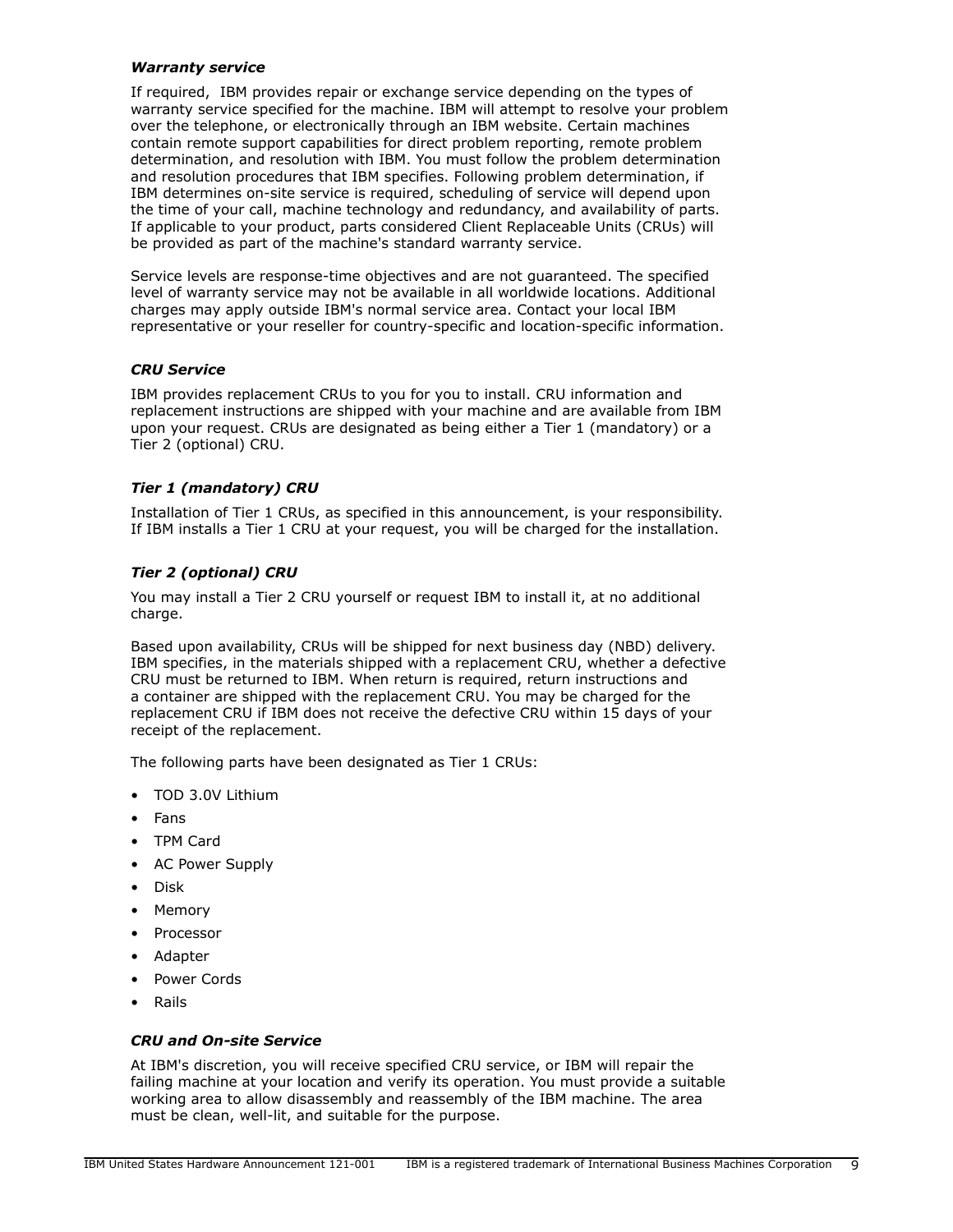Service level is:

• 9 hours per day, Monday through Friday, excluding holidays, next business day response. Calls must be received by 5:00 PM local time in order to qualify for next business day response.

## **Non-IBM parts service**

## *Warranty service*

IBM is now shipping machines with selected non-IBM parts that contain an IBM field replaceable unit (FRU) part number label. These parts are to be serviced during the IBM machine warranty period. IBM is covering the service on these selected non-IBM parts as an accommodation to their clients, and normal warranty service procedures for the IBM machine apply.

# *International Warranty Service*

International Warranty Service allows you to relocate any machine that is eligible for International Warranty Service and receive continued warranty service in any country where the IBM machine is serviced. If you move your machine to a different country, you are required to report the machine information to your Business Partner or IBM representative.

The warranty service type and the service level provided in the servicing country may be different from that provided in the country in which the machine was purchased. Warranty service will be provided with the prevailing warranty service type and service level available for the eligible machine type in the servicing country, and the warranty period observed will be that of the country in which the machine was purchased.

The following types of information can be found on the [International Warranty](https://www.ibm.com/systems/support/machine_warranties/iws.html) [Service](https://www.ibm.com/systems/support/machine_warranties/iws.html) website

- Machine warranty entitlement and eligibility
- Directory of contacts by country with technical support contact information
- Announcement Letters

## *Warranty service upgrades*

During the warranty period, warranty service upgrades provide an enhanced level of On-site Service for an additional charge. Service levels are response-time objectives and are not guaranteed. See the Warranty services section for additional details.

IBM will attempt to resolve your problem over the telephone or electronically by access to an IBM website. Certain machines contain remote support capabilities for direct problem reporting, remote problem determination, and resolution with IBM. You must follow the problem determination and resolution procedures that IBM specifies. Following problem determination, if IBM determines on-site service is required, scheduling of service will depend upon the time of your call, machine technology and redundancy, and availability of parts.

- On-Site Repair, Monday through Friday (excluding holidays), 8am to 5pm, 4 hour on-site response objective. Response times are objectives and are not guaranteed.
- On-Site Repair, 7 days a week, 24hrs/day
- On-Site Repair, 7 days a week, 24hrs/day, 2 hour response objective. Response times are objectives and are not guaranteed.

## *Maintenance service options*

## *CRU and On-site Service*

At IBM's discretion you will receive CRU service or IBM will repair the failing machine at your location and verify its operation. You must provide a suitable working area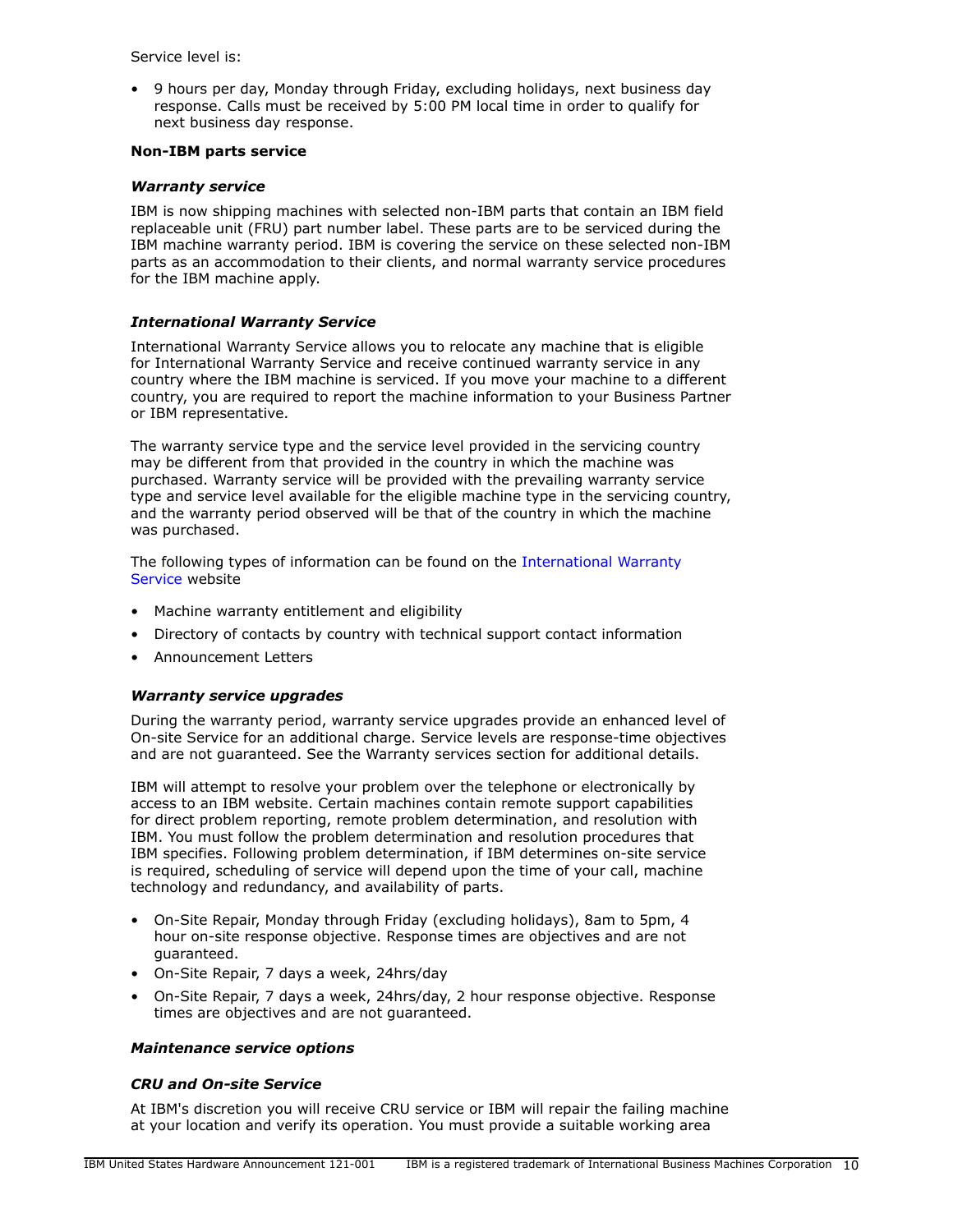to allow disassembly and reassembly of the IBM machine. The area must be clean, well-lit, and suitable for the purpose. The following on-site response-time objectives are available as warranty service upgrades for your machine. Available offerings are:

- 9 hours per day, Monday through Friday, excluding holidays, same business day response
- 24 hours per day, 7 days a week, 4 hour average response, same day
- 24 hours per day, 7 days a week, 2 hour average response, same day

Client Replaceable Units (CRUs) may be provided as part of the machine's standard warranty CRU Service except that you may install a CRU yourself or request IBM installation, at no additional charge, under the CRU and On-site Service level specified above. For additional information on the CRU Service, see the warranty information.

## **Maintenance services**

If required, IBM provides repair or exchange service depending on the types of maintenance service specified for the machine. IBM will attempt to resolve your problem over the telephone or electronically, through an IBM website. Certain machines contain remote support capabilities for direct problem reporting, remote problem determination, and resolution with IBM. You must follow the problem determination and resolution procedures that IBM specifies. Following problem determination, if IBM determines on-site service is required, scheduling of service will depend upon the time of your call, machine technology and redundancy, and availability of parts. Service levels are response-time objectives and are not guaranteed. The specified level of maintenance service may not be available in all worldwide locations. Additional charges may apply outside IBM's normal service area. Contact your local IBM representative or your reseller for country-specific and location-specific information. The following service selections are available as maintenance options for your machine type.

- On-Site Repair, Monday through Friday (excluding holidays), 8am to 5pm, next business day.
- On-Site Repair, Monday through Friday (excluding holidays), 8am to 5pm, 4 hour response objective. Response times are objectives and are not guaranteed.
- On-Site Repair, 7 days a week, 24hrs/day.
- On-Site Repair, 7 days a week, 24hrs/day, 2 hour response objective. Response times are objectives and are not guaranteed.

# *On-site Service*

IBM will repair the failing machine at your location and verify its operation. You must provide a suitable working area to allow disassembly and reassembly of the IBM machine. The area must be clean, well-lit, and suitable for the purpose.

# *Client-Replaceable Unit (CRU) Service*

If your problem can be resolved with a CRU (for example, keyboard, mouse, speaker, memory, or hard disk drive), and depending upon the maintenance service offerings in your geography, IBM will ship the replacement CRU to you for you to install. CRU information and replacement instructions are shipped with your machine and are available from IBM upon your request.

Based upon availability, CRUs will be shipped for next business day delivery. IBM specifies, in the materials shipped with a replacement CRU, whether a defective CRU must be returned to IBM. When return is required, 1) return instructions and a container are shipped with the replacement CRU, and 2) you may be charged for the replacement CRU if IBM does not receive the defective CRU within 15 days of your receipt of the replacement.

CRUs are designated as being either a Tier 1 (mandatory) or a Tier 2 (optional) CRU.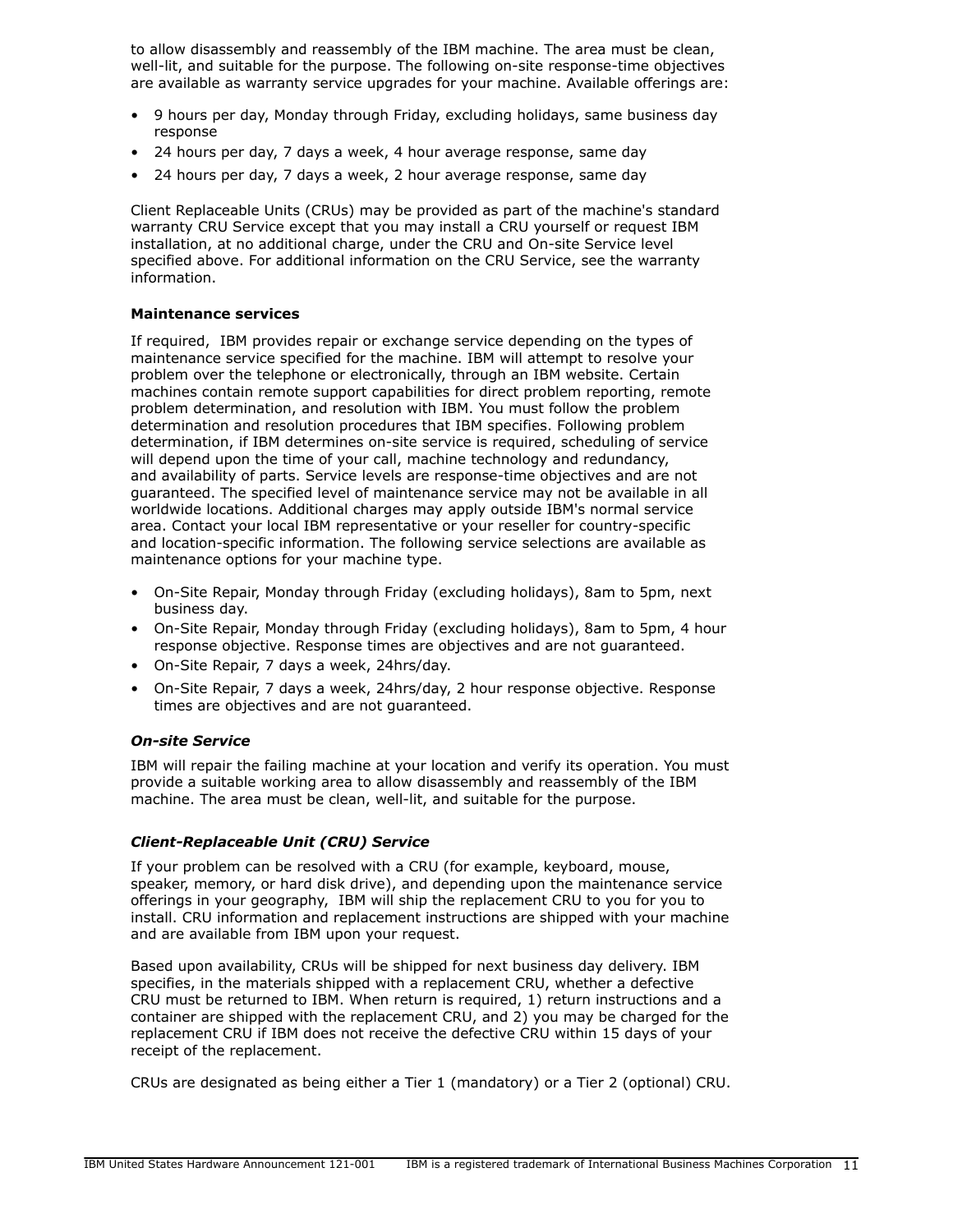Tier 1 (mandatory) CRUs: Installation of Tier 1 CRUs, as specified in this announcement, is your responsibility. If IBM installs a Tier 1 CRU at your request, you will be charged for the installation.

For machines with On-site Same-day Response Service, IBM will replace a Tier 1 CRU part at your request, at no additional charge.

Tier 2 (optional) CRUs: You may install a Tier 2 CRU yourself or request IBM to install it, at no additional charge.

The following parts and feature(s) have been designated as Tier 1 CRUs:

- TOD 3.0V Lithium
- Fans
- TPM Card
- AC Power Supply
- Disk
- Memory
- **Processor**
- Adapter
- Power Cords
- Rails

## *CRU and Machine Exchange Service*

At IBM's discretion you will receive CRU service or IBM will initiate shipment of a replacement machine to your location. You are responsible for its installation and verification of operation. You must pack the failed machine into the shipping container that contained the replacement machine and return the failed machine to IBM. Transportation charges, both ways, are paid by IBM. You may be charged for the replacement machine if IBM does not receive the failed machine within 15 days of your receipt of the replacement.

## **Non-IBM parts service**

Under certain conditions, IBM provides services for selected non-IBM parts at no additional charge for machines that are covered under warranty service upgrades or maintenance services.

This service includes hardware problem determination (PD) on the non-IBM parts (for example, adapter cards, PCMCIA cards, disk drives, memory) installed within IBM machines and provides the labor to replace the failing parts at no additional charge.

If IBM has a Technical Service Agreement with the manufacturer of the failing part, or if the failing part is an accommodations part (a part with an IBM FRU label), IBM may also source and replace the failing part at no additional charge. For all other non-IBM parts, clients are responsible for sourcing the parts. Installation labor is provided at no additional charge, if the machine is covered under a warranty service upgrade or a maintenance service.

## *Usage plan machine*

Yes

## *Average usage plan provisions apply*

No

*IBM hourly service rate classification*

Two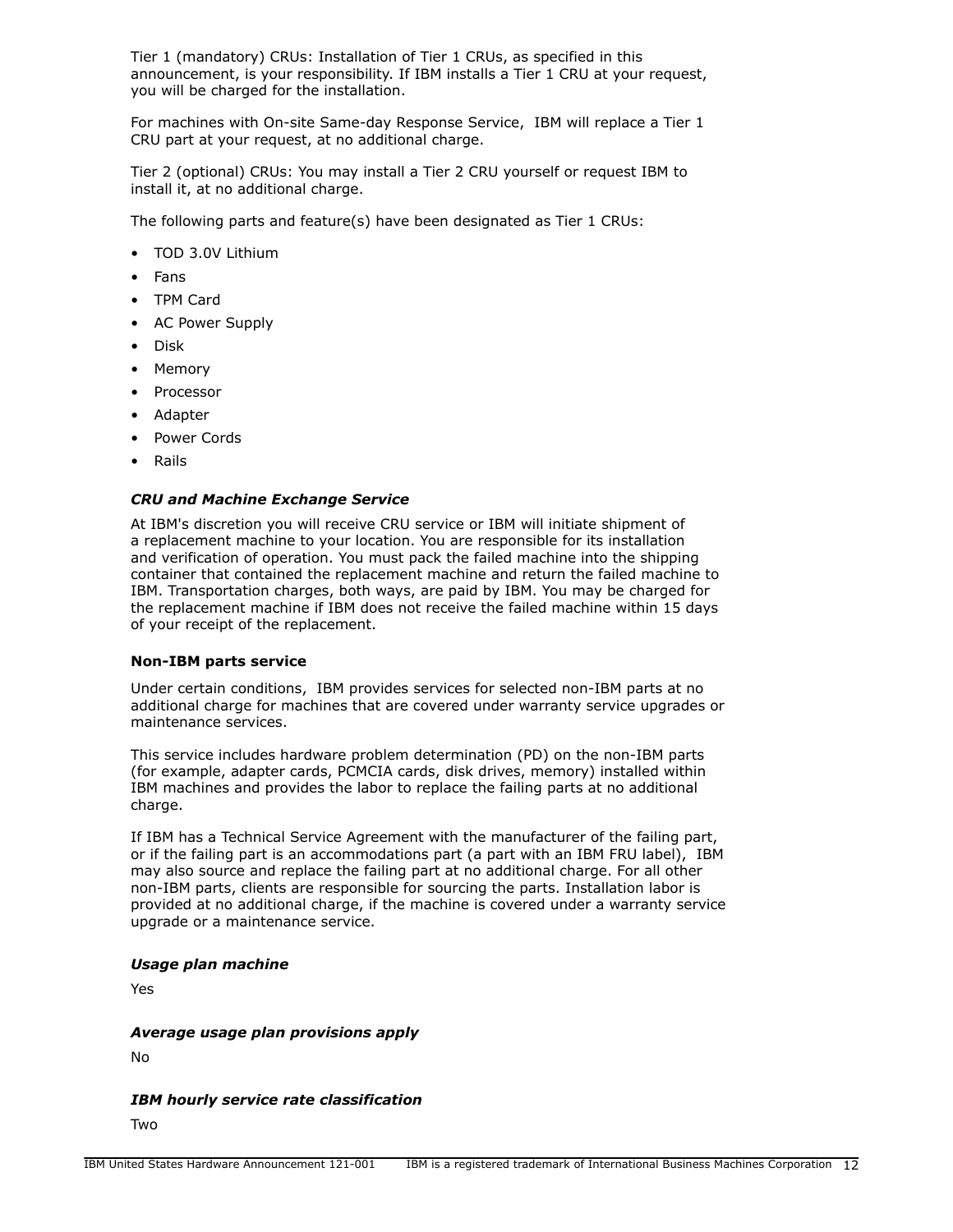When a type of service involves the exchange of a machine part, the replacement may not be new, but will be in good working order.

## **General terms and conditions**

## *Field-installable features*

Yes

## *Model conversions*

No

# *Machine installation*

Client setup. Clients are responsible for installation according to the instructions IBM provides with the machine.

## *Graduated program license charges apply*

No

## *Licensed Machine Code*

IBM Machine Code is licensed for use by a client on the IBM machine for which it was provided by IBM under the terms and conditions of the IBM License Agreement for Machine Code, to enable the machine to function in accordance with its specifications, and only for the capacity authorized by IBM and acquired by the client. You can obtain the agreement by contacting your IBM representative. It can also be found on the [License Agreement for Machine Code and Licensed Internal](http://www.ibm.com/systems/support/machine_warranties/machine_code.html) **[Code](http://www.ibm.com/systems/support/machine_warranties/machine_code.html)** 

Machine using LMC Type Model 7063-CR2

Access to Machine Code updates is conditioned on entitlement and license validation in accordance with IBM policy and practice. IBM may verify entitlement through client number, serial number, electronic restrictions, or any other means or methods employed by IBM in its discretion.

If the machine does not function as warranted and your problem can be resolved through your application of downloadable Machine Code, you are responsible for downloading and installing these designated Machine Code changes as IBM specifies. If you would prefer, you may request IBM to install downloadable Machine Code changes; however, you may be charged for that service.

## *Educational allowance*

A reduced charge is available to qualified education clients. The educational allowance may not be added to any other discount or allowance.

The educational allowance is 15% for the products in this announcement.

## <span id="page-12-0"></span>**Prices**

For additional information and current prices, contact your local IBM representative or IBM Business Partner.

## **Product charges**

The following are newly announced features on the specific models of the IBM Power Systems 7063 machine type: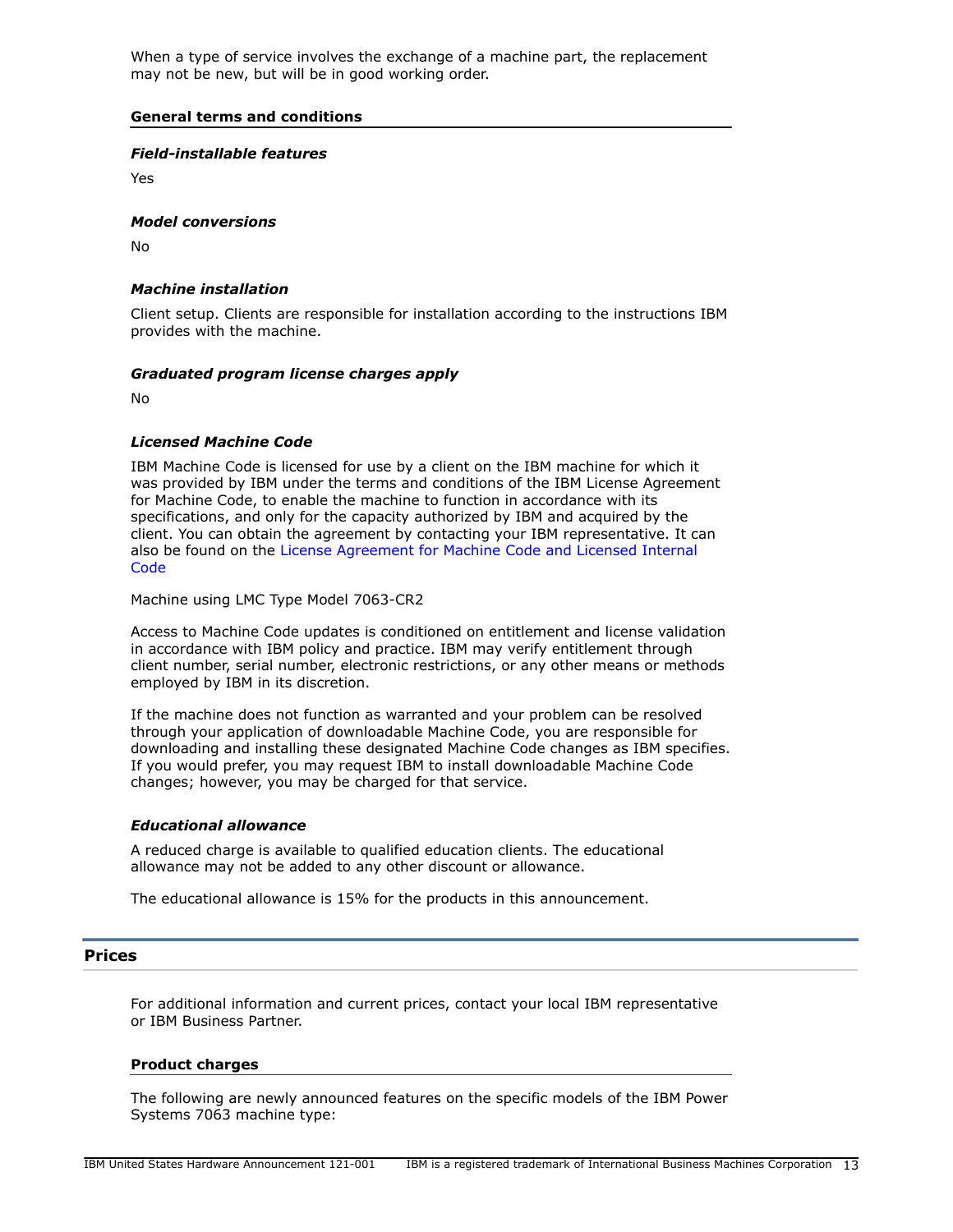| Description                                                                                                          | Mode 1<br>number | number price | Feature Purchase Maint. | Monthly MES/<br>charge | Minimum Initial/<br>Both/<br>support | CSU MES  | <b>RP</b> |
|----------------------------------------------------------------------------------------------------------------------|------------------|--------------|-------------------------|------------------------|--------------------------------------|----------|-----------|
| <b>HMC 7063-CR2</b>                                                                                                  | CR <sub>2</sub>  |              |                         |                        |                                      | Yes      |           |
| EMEA Bulk MES Indicator                                                                                              | CR <sub>2</sub>  | 0004         |                         |                        | MES                                  | Yes No   |           |
| One CSC Billing Unit                                                                                                 | CR <sub>2</sub>  | 0010         |                         |                        | Both                                 | Yes No   |           |
| Ten CSC Billing Units                                                                                                | CR <sub>2</sub>  | 0011         |                         |                        | Both                                 |          |           |
| HMC 7063-CR2 License                                                                                                 |                  |              |                         |                        |                                      | Yes No   |           |
|                                                                                                                      | CR <sub>2</sub>  | 0964         |                         |                        | Both                                 | Yes No   |           |
| US TAA Compliance Indicator                                                                                          | CR <sub>2</sub>  | 0983         |                         |                        | Both                                 | Yes No   |           |
| Asm in USA manufacturing plant                                                                                       |                  |              |                         |                        |                                      |          |           |
|                                                                                                                      | CR <sub>2</sub>  | 0984         |                         |                        | Both                                 | Yes No   |           |
| Custom Serv. Specify, Roch<br>One and only one rack indicator feature is required on<br>all orders (#4650 to #4666). | CR <sub>2</sub>  | 1140         |                         |                        | Both                                 | Yes No   |           |
| No Factory Integration Ind.<br>Rack Indicator, Rack 1                                                                | CR <sub>2</sub>  | 4650         |                         |                        | Initial                              | $N/A$ No |           |
|                                                                                                                      | CR <sub>2</sub>  | 4651         |                         |                        | Both                                 | Yes No   |           |
| Rack Indicator, Rack 2<br>Rack Indicator, Rack 3                                                                     | CR <sub>2</sub>  | 4652         |                         |                        | Both                                 | Yes No   |           |
| Rack Indicator, Rack 4                                                                                               | CR <sub>2</sub>  | 4653         |                         |                        | Both                                 | Yes No   |           |
| Rack Indicator, Rack 5                                                                                               | CR <sub>2</sub>  | 4654         |                         |                        | Both                                 | Yes No   |           |
|                                                                                                                      | CR <sub>2</sub>  | 4655         |                         |                        | Both                                 | Yes No   |           |
| Rack Indicator, Rack 6                                                                                               | CR <sub>2</sub>  | 4656         |                         |                        | Both                                 | Yes No   |           |
| Rack Indicator, Rack 7                                                                                               | CR <sub>2</sub>  | 4657         |                         |                        | Both                                 | Yes No   |           |
| Rack Indicator, Rack 8                                                                                               | CR <sub>2</sub>  | 4658         |                         |                        | Both                                 | Yes No   |           |
| Rack Indicator, Rack 9                                                                                               | CR <sub>2</sub>  | 4659         |                         |                        | Both                                 | Yes No   |           |
| Rack Indicator, Rack 10                                                                                              | CR <sub>2</sub>  | 4660         |                         |                        | Both                                 | Yes No   |           |
| Rack Indicator, Rack 11                                                                                              | CR <sub>2</sub>  | 4661         |                         |                        | Both                                 | Yes No   |           |
| Rack Indicator, Rack 12                                                                                              | CR <sub>2</sub>  | 4662         |                         |                        | Both                                 | Yes No   |           |
| Rack Indicator, Rack 13                                                                                              | CR <sub>2</sub>  | 4663         |                         |                        | Both                                 | Yes No   |           |
| Rack Indicator, Rack 14                                                                                              | CR <sub>2</sub>  | 4664         |                         |                        | Both                                 | Yes No   |           |
| Rack Indicator, Rack 15                                                                                              | CR <sub>2</sub>  | 4665         |                         |                        | Both                                 | Yes No   |           |
| Rack Indicator, Rack 16                                                                                              | CR <sub>2</sub>  | 4666         |                         |                        | Both                                 | Yes No   |           |
| Pwr Crd 4.3m 14ft to IBM PDU                                                                                         | CR <sub>2</sub>  | 6458         |                         |                        | Both                                 | Yes No   |           |
| Pwr Crd (14FT), Drwr - OEM PDU<br>Pwr Crd 4.3m 14ft Wall OEM PDU                                                     | CR <sub>2</sub>  | 6460         |                         |                        | Both                                 | Yes No   |           |
|                                                                                                                      |                  |              |                         |                        |                                      |          |           |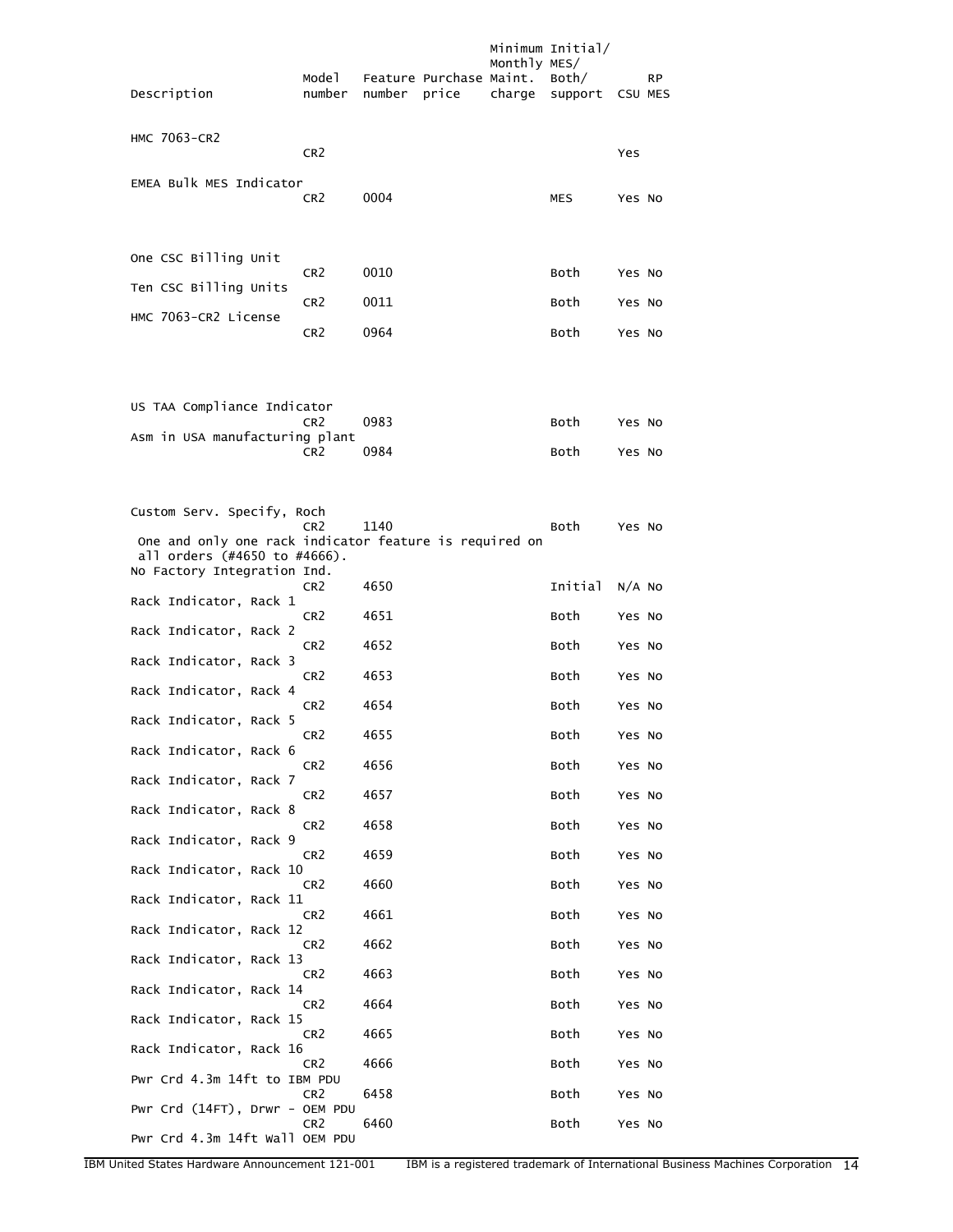| CR <sub>2</sub>                                                            | 6469 | Both           | Yes No   |
|----------------------------------------------------------------------------|------|----------------|----------|
| Pwr Crd 1.8m 6ft Wall 125V/15A<br>CR <sub>2</sub>                          | 6470 | Both           | Yes No   |
| Pwr Crd 2.7m 9ft Wall OEM PDU<br>CR <sub>2</sub>                           | 6471 | Both           | Yes No   |
| Pwr Crd 2.7m 9ft Wall OEM PDU<br>CR <sub>2</sub>                           | 6472 | Both           | Yes No   |
| Pwr Crd 2.7m 9ft Wall OEM PDU<br>CR <sub>2</sub>                           | 6473 | Both           | Yes No   |
| Pwr Crd 2.7m 9ft Wall OEM PDU                                              |      |                |          |
| CR <sub>2</sub><br>Pwr Crd 2.7m 9ft Wall OEM PDU                           | 6474 | Both           | Yes No   |
| CR <sub>2</sub><br>Pwr Crd 2.7m 9ft Wall OEM PDU                           | 6475 | Both           | Yes No   |
| CR <sub>2</sub><br>Pwr Crd 2.7m 9ft Wall OEM PDU                           | 6476 | Both           | Yes No   |
| CR <sub>2</sub><br>Pwr Crd 2.7m 9ft Wall OEM PDU                           | 6477 | Both           | Yes No   |
| CR <sub>2</sub><br>Pwr Crd 2.7m 9ft Wall OEM PDU                           | 6478 | Both           | Yes No   |
| CR <sub>2</sub><br>Pwr Crd 2.7m 9ft Wall OEM PDU                           | 6488 | Both           | Yes No   |
| CR <sub>2</sub><br>Pwr Crd 2.7m 9ft Wall OEM PDU                           | 6493 | Both           | Yes No   |
| CR <sub>2</sub><br>Pwr Crd 2.7m 9ft Wall 250V, 10A                         | 6494 | Both           | Yes No   |
| CR <sub>2</sub>                                                            | 6496 | Both           | Yes No   |
| Power Cable Drawer to IBM PD<br>CR <sub>2</sub>                            | 6577 | Both           | Yes No   |
| Pwr Crd 2.7m 9ft Wall 125V, 15A<br>CR <sub>2</sub>                         | 6651 | Both           | Yes No   |
| Pwr.Cord(9ft), To Wall/OEM PDU<br>CR <sub>2</sub>                          | 6659 | Both           | Yes No   |
| Pwr Crd 14ft 4.3m WallOEM PDU<br>CR <sub>2</sub><br>Pwr Crd 2.8m 9.2ft PDU | 6660 | Both           | Yes No   |
| CR <sub>2</sub>                                                            | 6665 | Both           | Yes No   |
| Pwr Crd 4.3M, Drwr - OEM PDU<br>CR <sub>2</sub>                            | 6669 | Both           | Yes No   |
| Pwr Crd 2.7m, Drwr - IBM PDU<br>CR <sub>2</sub>                            | 6671 | Both           | Yes No   |
| Pwr Crd 2M, Drwr - IBM PDU<br>CR <sub>2</sub>                              | 6672 | Both           | Yes No   |
| Pwr Crd 2.7m 9ft Wall OEM PDU<br>CR <sub>2</sub>                           | 6680 | Both           | Yes No   |
| HMC/Srv Order Linkage Ind<br>CR2                                           | 9069 | Initial N/A No |          |
| Order Routing Indicator Syste<br>CR <sub>2</sub>                           | 9169 | Initial        | $N/A$ NO |
| Language Group Spcf-US Eng<br>CR <sub>2</sub>                              | 9300 | Initial        | $N/A$ NO |
| Month Indicator                                                            |      |                |          |
| CR <sub>2</sub><br>Day Indicator                                           | 9461 | Initial        | $N/A$ No |
| CR <sub>2</sub><br>Hour Indicator                                          | 9462 | Initial        | $N/A$ NO |
| CR2<br>Minute Indicator                                                    | 9463 | Initial        | $N/A$ No |
| CR <sub>2</sub><br>Qty Indicator                                           | 9464 | Initial        | $N/A$ NO |
| CR <sub>2</sub><br>Countable Member Indicator                              | 9465 | Initial        | $N/A$ NO |
| CR <sub>2</sub>                                                            | 9466 | Initial        | $N/A$ No |
| Language Group Spcf-Dutch<br>CR <sub>2</sub>                               | 9700 | Initial        | $N/A$ No |
| Language Group Spcf-French<br>CR <sub>2</sub>                              | 9703 | Initial        | $N/A$ No |
| Language Group Spcf-German<br>CR <sub>2</sub>                              | 9704 | Initial        | $N/A$ No |
| Language Group Spcf-Polish<br>CR <sub>2</sub>                              | 9705 | Initial        | $N/A$ NO |
| Lang Group Specify - Norwegian<br>CR <sub>2</sub>                          | 9706 | Initial        | $N/A$ No |
| Lang.Group Spcf-Portuguese                                                 |      |                |          |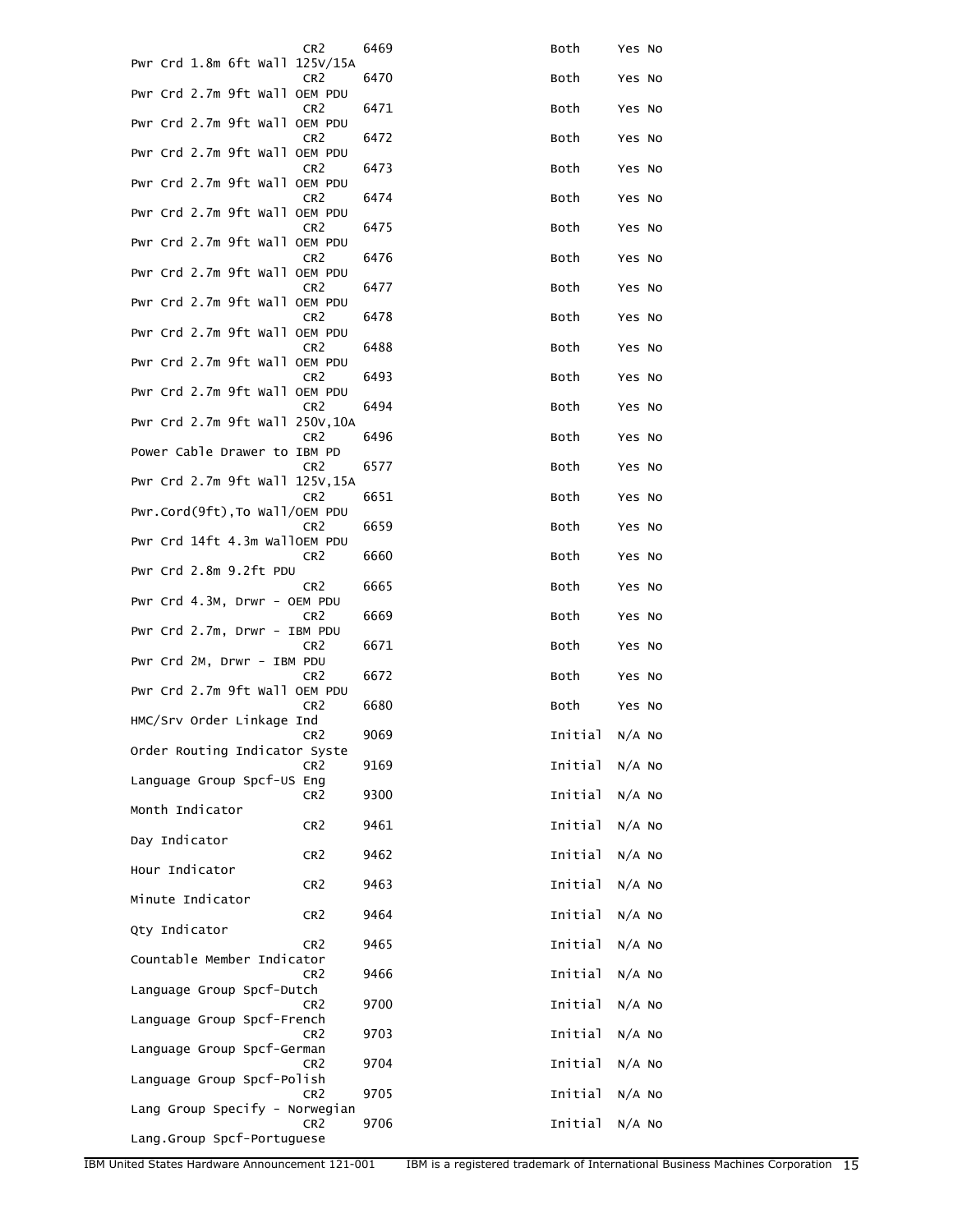| CR <sub>2</sub>                                   | 9707              | Initial | $N/A$ No |
|---------------------------------------------------|-------------------|---------|----------|
| Language Group Spcf-Spanish<br>CR <sub>2</sub>    | 9708              | Initial | $N/A$ No |
| Language Group Spcf-Italian<br>CR <sub>2</sub>    | 9711              | Initial | $N/A$ No |
| Langua Gr Speci Canadian Frenc<br>CR <sub>2</sub> | 9712              | Initial | $N/A$ No |
| Language Group Spcf-Japanese<br>CR <sub>2</sub>   | 9714              | Initial | $N/A$ No |
| Language Group Specify Tr Chin<br>CR <sub>2</sub> | 9715              | Initial | $N/A$ No |
| Language Group Spcf-Korean<br>CR <sub>2</sub>     | 9716              | Initial | $N/A$ No |
| Language Group Spcf-Turkish<br>CR <sub>2</sub>    | 9718              | Initial | $N/A$ No |
| Language Group Spcf-Hungarian<br>CR <sub>2</sub>  | 9719              | Initial | $N/A$ No |
| Language Group Spcf-Slovakian<br>CR <sub>2</sub>  |                   | Initial |          |
| Language Group Spcf-Russian                       | 9720              |         | $N/A$ No |
| CR <sub>2</sub><br>Lang Group Spcf Simpl Chinese  | 9721              | Initial | $N/A$ No |
| CR <sub>2</sub><br>Language Group Spcf-Czech      | 9722              | Initial | $N/A$ No |
| CR <sub>2</sub><br>Language Group Spcf-Romanian   | 9724              | Initial | $N/A$ No |
| CR <sub>2</sub><br>Lang Group Specify - Croatian  | 9725              | Initial | $N/A$ No |
| CR <sub>2</sub><br>Language Group Spcf-Slovenian  | 9726              | Initial | $N/A$ No |
| CR <sub>2</sub><br>Lang Group Specify - Braz Port | 9727              | Initial | $N/A$ No |
| CR <sub>2</sub><br>Lang Group Specify - Thai      | 9728              | Initial | $N/A$ No |
| CR <sub>2</sub><br>SP WAMO 5Y 24x7 SD             | 9729              | Initial | $N/A$ No |
| CR <sub>2</sub><br>SP HDR/MR POWER 5Y             | B <sub>0</sub> LP | Both    | Yes No   |
| CR <sub>2</sub><br>SP BS POWER 5Y                 | B <sub>0</sub> PR | Both    | Yes No   |
| CR <sub>2</sub><br>SP WAMO 3Y 24x7 SD             | <b>BOSR</b>       | Both    | Yes No   |
| CR <sub>2</sub>                                   | <b>BOUW</b>       | Both    | Yes No   |
|                                                   |                   |         |          |
| SP HDR/MR POWER 3Y<br>CR <sub>2</sub>             | <b>BOVH</b>       | Both    | Yes No   |
| AC Power Supply - 900w<br>CR <sub>2</sub>         | EB2L              | Initial | $N/A$ No |
| RAID1 Enabled<br>CR <sub>2</sub>                  | EB2T              | Both    | Yes No   |
| OP Panel w/out USB<br>CR <sub>2</sub>             | EBZ0              | Initial | Yes No   |
| OP Panel 2x USB<br>CR <sub>2</sub>                | EBZ1              | Initial | Yes No   |
| OP Panel w/out USB - OEM<br>CR <sub>2</sub>       | EBZ2              | Initial | Yes No   |
| OP Panel 2x USB - OEM<br>CR <sub>2</sub>          | EBZ3              | Initial | Yes No   |
| Custom Serv. Specify, Mexico<br>CR <sub>2</sub>   | <b>ECSM</b>       | Both    | Yes No   |
| Custom Serv. Spec Poughkeepsie<br>CR <sub>2</sub> | ECSP              | Both    | Yes No   |
| 1.8 TB 10K RPM SAS HDD<br>CR <sub>2</sub>         | EHMD              | Both    | Yes No   |
| Power Cord - Drawer to PDU<br>CR <sub>2</sub>     |                   |         |          |
| Private Cloud Rack Solution                       | ELC5              | Both    | Yes No   |
| CR <sub>2</sub><br>16 GB DDR4 Memory              | ELG2              | Initial | Yes No   |
| CR <sub>2</sub><br>32 GB DDR4 Memory              | <b>EM62</b>       | Both    | Yes No   |
| CR <sub>2</sub><br>PCIe2 2-pt 10/1GbE BaseT RJ45  | <b>EM63</b>       | Both    | Yes No   |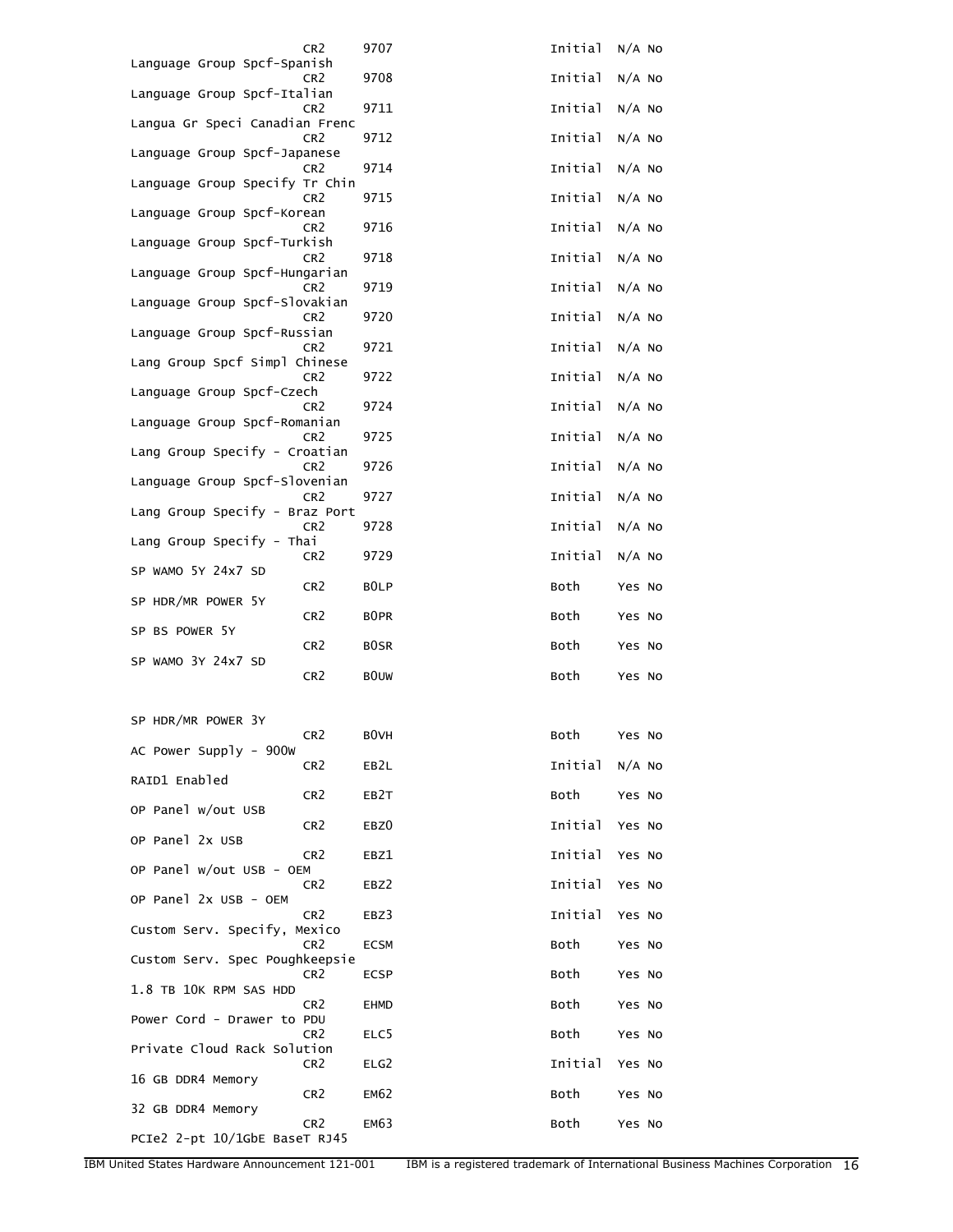| 6-core 3.0 GHz POWER9    |                 |                  |  |         |          |  |  |  |
|--------------------------|-----------------|------------------|--|---------|----------|--|--|--|
|                          | CR <sub>2</sub> | EP75             |  | Both    | Yes No   |  |  |  |
| Fixed Rail Kit 7063-CR2  |                 |                  |  |         |          |  |  |  |
|                          | CR <sub>2</sub> | ERK <sub>0</sub> |  | Both    | Yes No   |  |  |  |
| Adjust Rail Kit 7063-CR2 |                 |                  |  |         |          |  |  |  |
|                          | CR <sub>2</sub> | ERK1             |  | Both    | Yes No   |  |  |  |
| S&H - No Charge          |                 |                  |  |         |          |  |  |  |
|                          | CR <sub>2</sub> | ESC <sub>0</sub> |  | Both    | $N/A$ NO |  |  |  |
| S&H-a                    |                 |                  |  |         |          |  |  |  |
|                          | CR <sub>2</sub> | ESC <sub>5</sub> |  | Initial | $N/A$ No |  |  |  |

CR2 EN0W Both Yes No

The following are newly announced features on the specific models of the IBM Power Systems 7014 and 7965 machine type:

| Description<br>Machine type 7014                                                          |  | Model<br>number        |             | Feature Purchase Maint. Both/<br>number price | Monthly MES/ | Minimum Initial/<br>charge cupport CSU MES |          | <b>RP</b> |  |
|-------------------------------------------------------------------------------------------|--|------------------------|-------------|-----------------------------------------------|--------------|--------------------------------------------|----------|-----------|--|
| Rack Content Spcfy 7063-CR2                                                               |  | T <sub>00</sub><br>T42 | <b>ERCN</b> |                                               |              | Initial<br>Initial N/A No                  | N/A NO   |           |  |
| Description<br>Machine type 7965                                                          |  | Mode 1<br>number       |             | Feature Purchase Maint. Both/<br>number price | Monthly MES/ | Minimum Initial/<br>charge support CSU MES |          | <b>RP</b> |  |
| Rack Content Spcfy 7063-CR2                                                               |  | S42                    | <b>ERCN</b> |                                               |              | Initial                                    | $N/A$ NO |           |  |
| $RP$ MES = Return parts, miscellaneous equipment specifications<br>$CSU =$ Customer setup |  |                        |             |                                               |              |                                            |          |           |  |

#### **Pricing terms**

Prices in the following PDF prices link are suggested list prices on day of announcement for the U.S. only. They are provided for your information only. Dealer prices may vary, and prices may also vary by country. IBM list price does not include tax or shipping and is subject to change without notice.

[ENUS-121-001-LIST\\_PRICES\\_2021\\_04\\_13.PDF](#page-0-1)

#### **Annual minimum maintenance charges**

Not applicable

## **ServiceElect (ESA) charges**

For ServiceElect (ESA) maintenance service charges, contact IBM Global Services at 888-IBM-4343 (426-4343).

#### **IBM Global Financing**

IBM Global Financing offers competitive financing to credit-qualified clients to assist them in acquiring IT solutions. Offerings include financing for IT acquisition, including hardware, software, and services, from both IBM and other manufacturers or vendors. Offerings (for all client segments: small, medium, and large enterprise), rates, terms, and availability can vary by country. Contact your local IBM Global